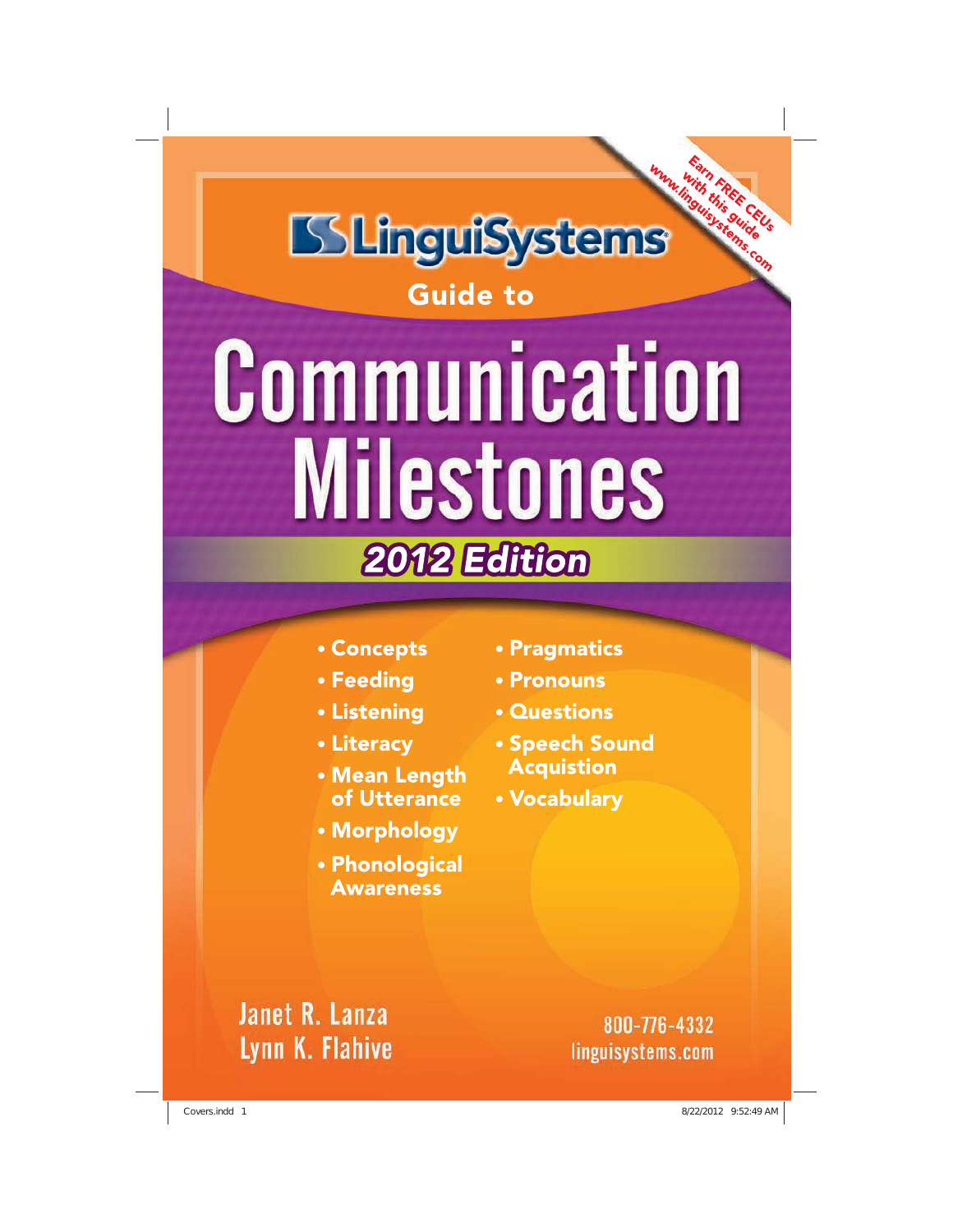## **Financial Disclosure Statement**

**Lynn K. Flahive is employed by Texas Christian University**

**Disclosure**

**Financial–Lynn Flahive is a LinguiSystems author and receives royalties for products and was paid a stipend for this course**

**Nonfinancial–Lynn Flahive has no relevant nonfinancial relationships to disclose**

**Janet R. Lanza is employed by Texas Christian University**

**Disclosure**

**Financial–Janet Lanza is a LinguiSystems author and receives royalties for products and was paid a stipend for this course**

**Nonfinancial–Janet Lanza has no relevant nonfinancial relationships to disclose**

**This course, "Communication Milestones," was funded in its' entirety by LinguiSystems**



**LinguiSystems, Inc.** 3100 4th Avenue East Moline, IL 61244

800-776-4332 FAX: 800-577-4555 Email: service@linguisystems.com Web: linguisystems.com

Copyright © 2008 LinguiSystems, Inc. You may obtain additional copies of this guide from linguisystems.com/ freedownloads.php.

Printed in the U.S.A. ISBN 978-0-7606-0826-5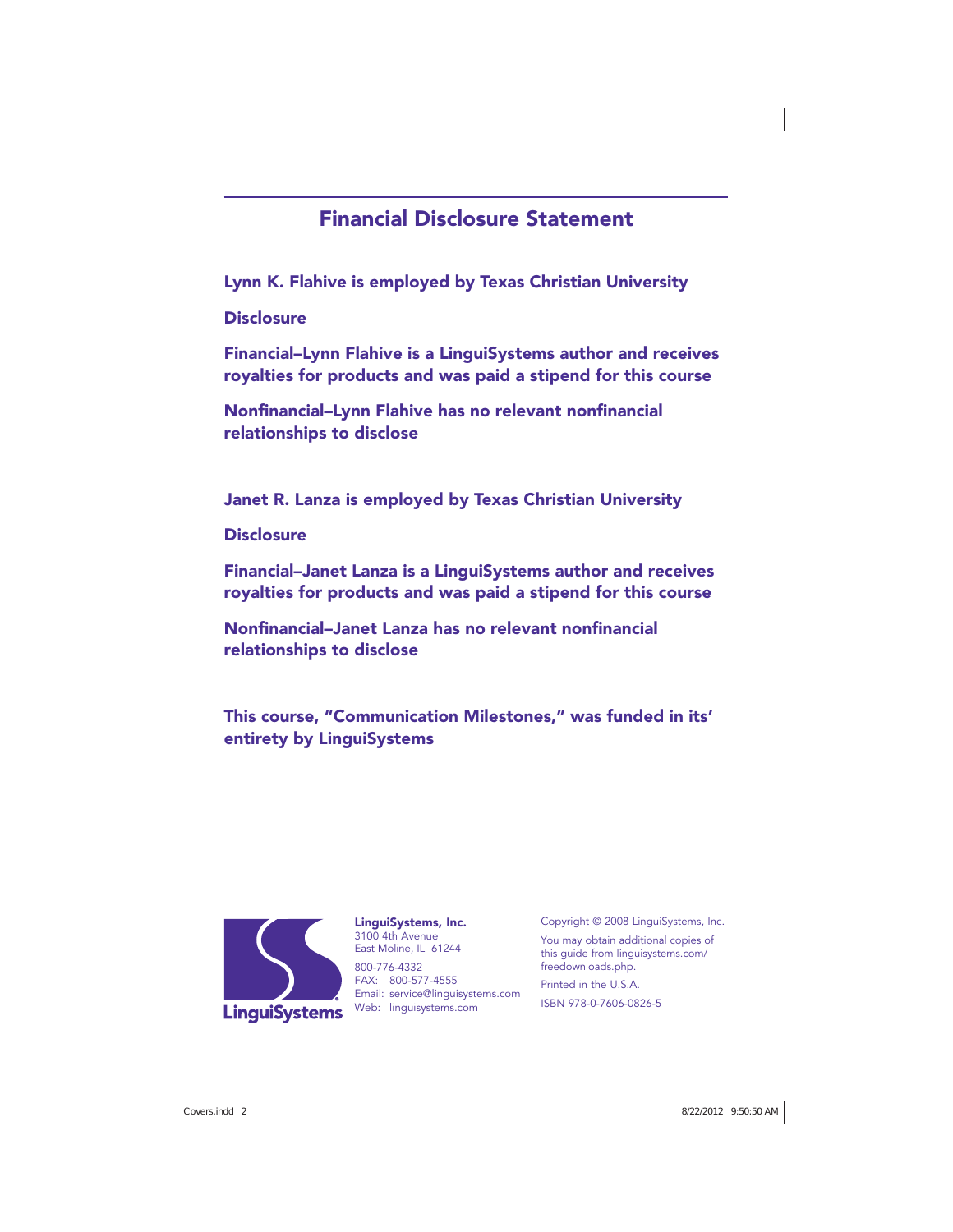## **Table of Contents**

| <b>Speech-Sound Acquisition</b> |
|---------------------------------|
|                                 |
|                                 |
|                                 |
|                                 |
|                                 |
|                                 |
|                                 |
|                                 |
|                                 |
|                                 |
|                                 |
|                                 |
| Questions                       |
|                                 |
|                                 |
|                                 |
|                                 |
|                                 |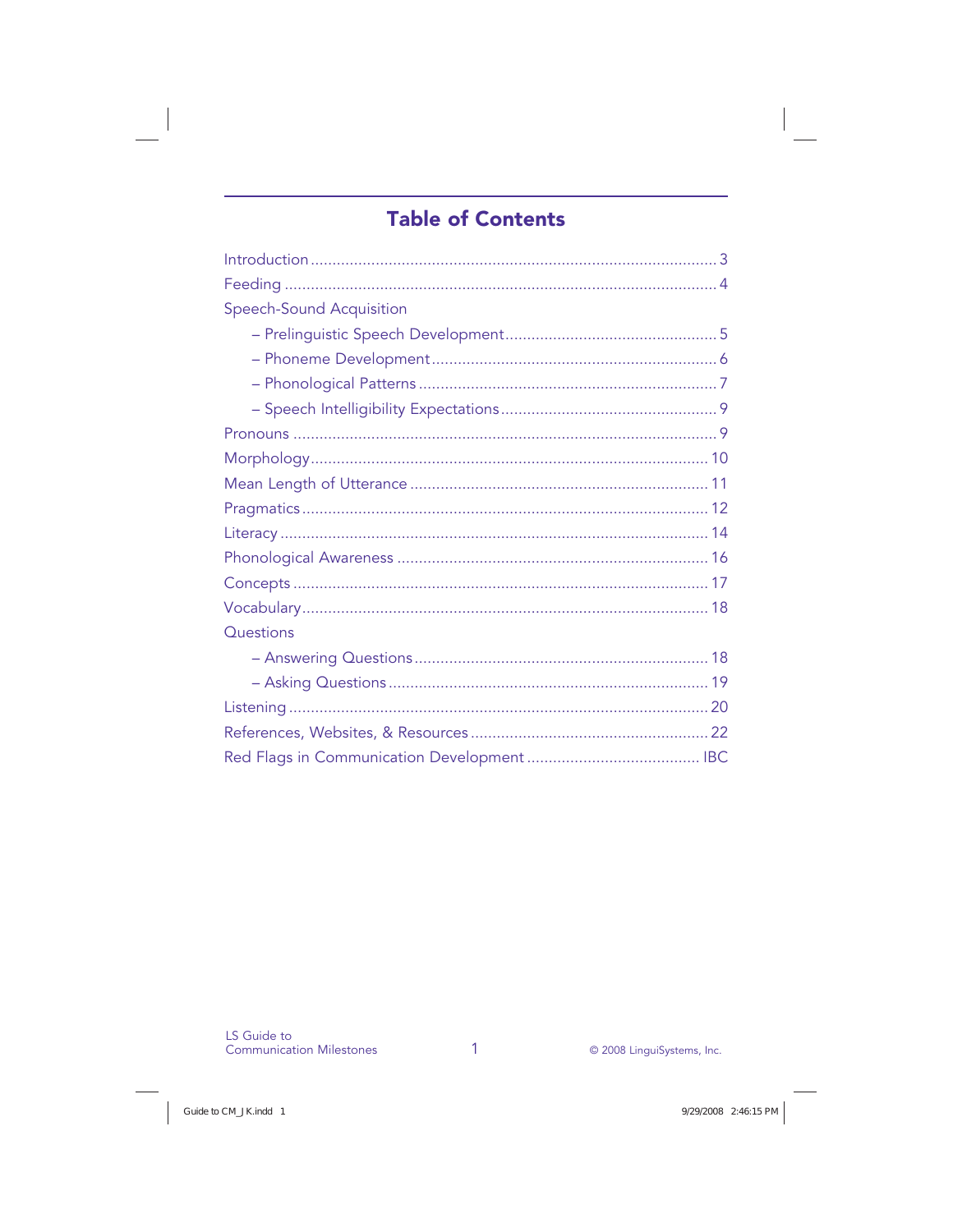## **About the Authors**



**Janet R. Lanza**, M.S., CCC-SLP, has worked as a speechlanguage pathologist in public schools, private practice, and a university clinic in Texas since 1976. She has been on the faculty of the Department of Communication Sciences and Disorders at Texas Christian University in Fort Worth, Texas, since 1989. At the TCU Miller Speech and Hearing Clinic, Janet is an instructor and clinical supervisor for classroom settings of preschool children with a variety of communication disorders.



**Lynn K. Flahive**, M.S., CCC-SLP, has over 25 years experience as a speech-language pathologist. She worked in private and public schools in Wisconsin, Ohio, Illinois, and Texas for 12 years before joining the Department of Communication Sciences and Disorders at Texas Christian University in Fort Worth, Texas. Lynn has special interests in working with early childhood and early elementary-aged children with phonological and/or language delays. She is a Board Recognized Specialist in Child Language. Lynn is past President of the Texas

Speech-Language-Hearing Association and past Executive Director of the National Student Speech Language Hearing Association.

Janet and Lynn have co-authored numerous products for LinguiSystems. They also present workshops nationally and in Canada on the topics of practical and motivational speech and language therapy for young children.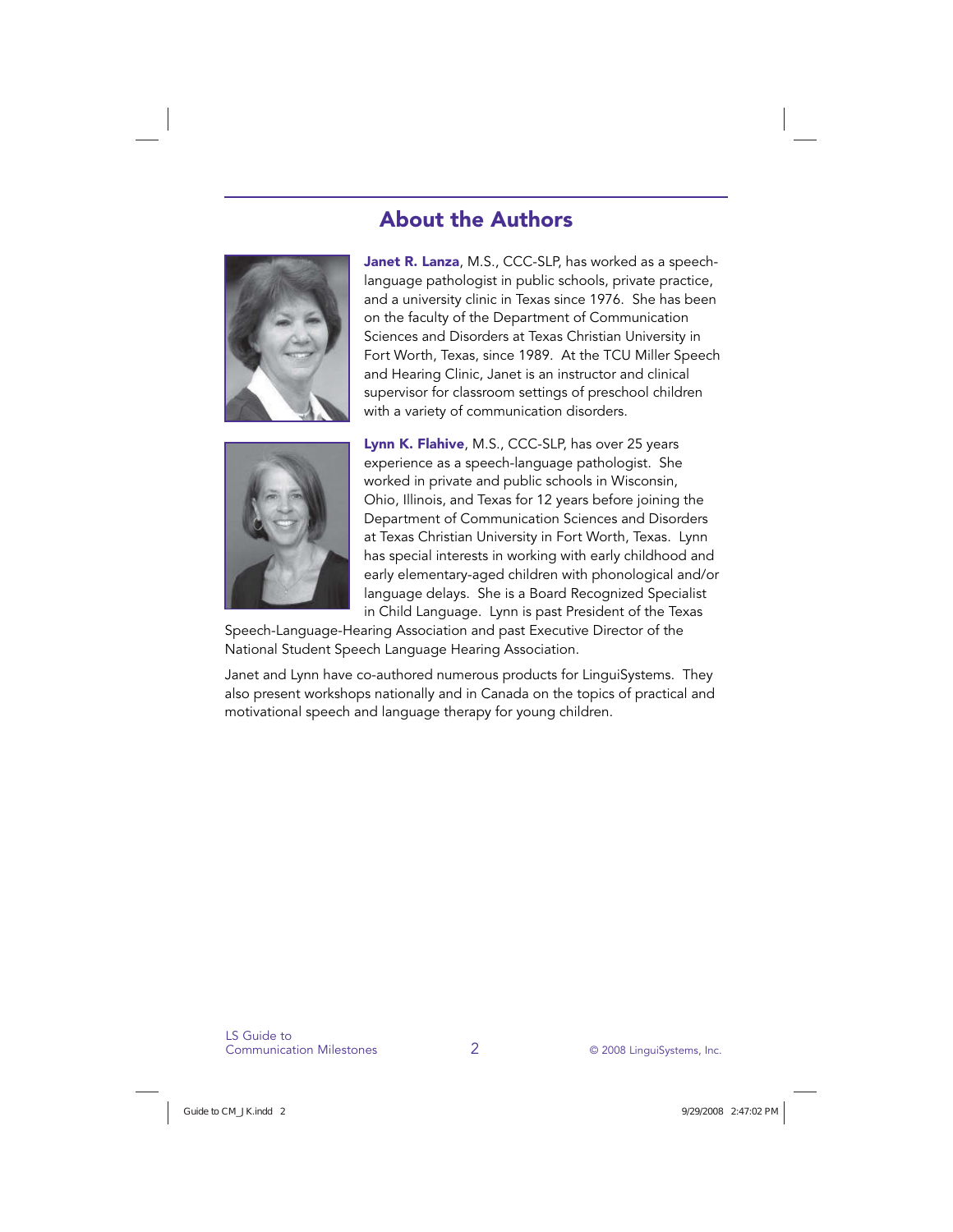## **Introduction**

When should I expect my child to say two-word phrases, produce consonant clusters, or follow two-step directions? Does this client have the speech and language skills that are expected at his age? These are questions often asked of us as speech-language pathologists (SLPs) or that we ask ourselves as we work with children with communication disorders

Thanks to researchers and clinicians who have provided us with invaluable information over many years, we know that typical speech and language development follows a predictable progression. SLPs must familiarize themselves with the steps in this progression to provide the most effective therapy for clients and to give honest, research-based information to their families. If you are like us, you learned much of this information in college and, given some time to search, could locate it if you needed to. But time is scarce in the life of an SLP. This booklet provides this important information at your fingertips.

We found many different sources for communication milestones while conducting research to create this guide. Most sources agree with each other; some vary a bit. We drew from numerous reliable sources to provide a snapshot of milestones for the major areas of childhood speech and language. As in all listings of milestones, the information represents an average age at which most monolingual, English-speaking children will acquire a skill. If a child has not mastered a certain skill by the suggested age, that does not indicate a disorder. However, if most of the items in an age range have not been achieved, parents and professionals who work with the child should consider further investigation in that area.

LinguiSystems Guide to Communication Milestones contains developmental milestones for the following areas:

- Feeding
- Speech-Sound Acquisition
	- Prelinguistic Speech Development
	- Phoneme Development
	- Phonological Patterns
	- Speech Intelligibility **Expectations**
- Pronouns
- Morphology
- Mean Length of Utterance
- Pragmatics
- Literacy
- Phonological Awareness
- Concepts
- Vocabulary
- Questions
	- Answering Questions
	- Asking Questions
- Listening

We learned a great deal and were reminded of so much helpful information while developing this resource. This process also served as a nice validation that we really are doing things in the right order! We look forward to having this booklet on our shelves to use as a handy reference when talking to parents and co-workers and when making clinical decisions. We hope you will too!

Janet and Lynn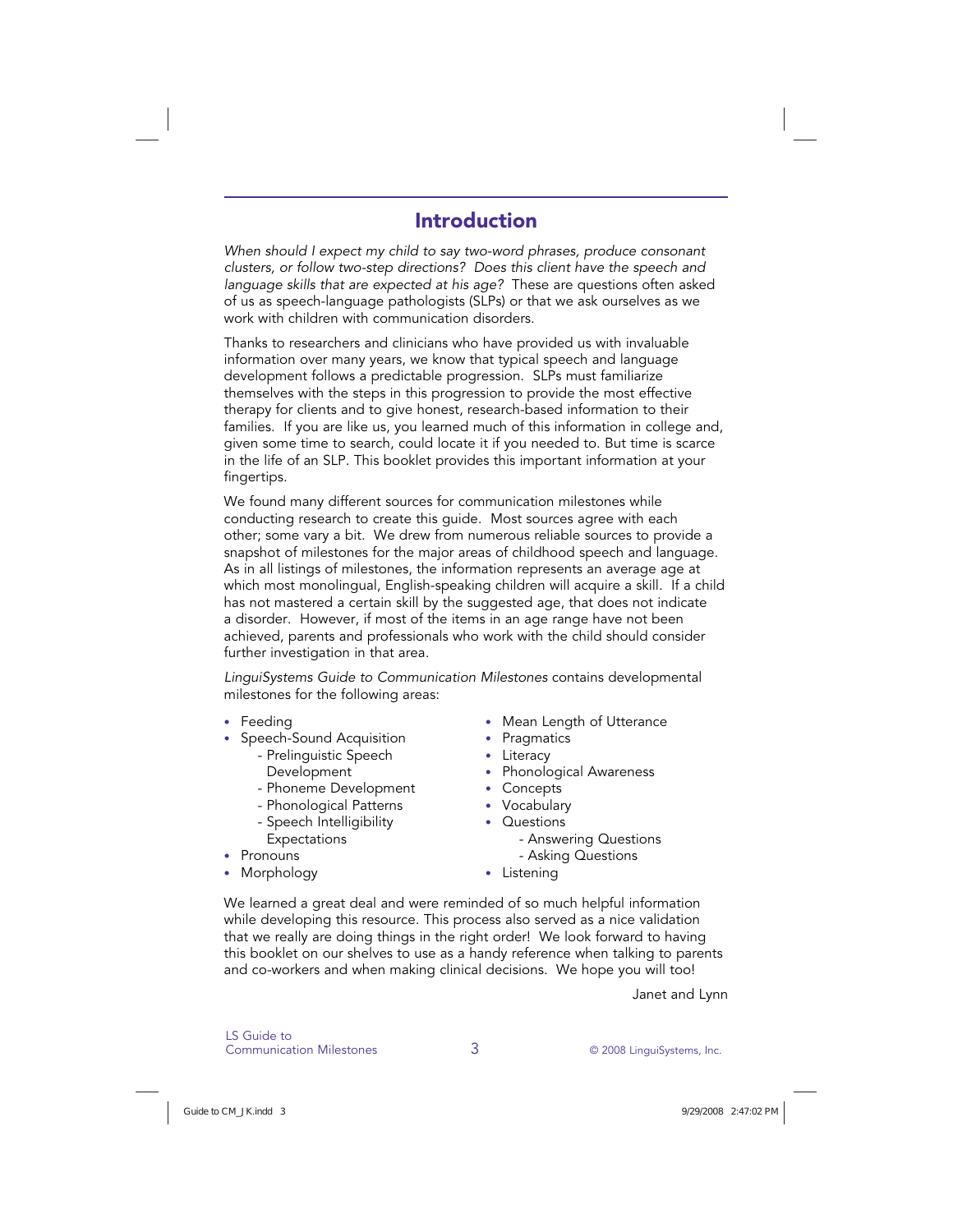## **Feeding**

The American Speech-Language-Hearing Association states that "speech-language pathologists play a primary role in the evaluation and treatment of infants, children, and adults with swallowing and feeding disorders" (ASHA, 2002). SLPs are knowledgeable about normal and abnormal anatomy and physiology with respect to respiration, swallowing, and speech. Thus, it is appropriate for SLPs to play a role in feeding.

| Age                 | <b>Milestones</b>                                                                                                                                                                                                                                                      |
|---------------------|------------------------------------------------------------------------------------------------------------------------------------------------------------------------------------------------------------------------------------------------------------------------|
| $Birth-4$<br>months | • Sucks fingers when near mouth<br>• Places hands on bottle during feeding<br>• Recognizes a nipple or bottle<br>• Pats a bottle with one or both hands                                                                                                                |
| $5 - 6$<br>months   | • Holds a bottle independently with one or both hands<br>• Mouths and gums solid foods<br>• Opens mouth when a spoon is presented                                                                                                                                      |
| $6 - 9$<br>months   | • Feeds self crackers<br>• Drinks from a cup held by an adult - some loss of liquid<br>• Reaches for a spoon when presented/bangs a spoon<br>• Prefers for a parent to feed                                                                                            |
| $9 - 12$<br>months  | • Holds a soft cookie in mouth (9 months) and bites through it<br>$(12$ months)<br>• Imitates stirring with a spoon<br>• Eats lumpy, mashed food<br>• Chews using rotary jaw action (emerging)                                                                         |
| $12 - 18$<br>months | • Grasps a spoon with a full hand<br>• Brings a full spoon to mouth, turning spoon over en route<br>• Begins to drink through a straw<br>• Holds a cup with two hands<br>• Drinks with four or five consecutive swallows                                               |
| $18 - 24$<br>months | • Gives up the bottle<br>• Scoops food with a spoon and brings to mouth with spillage<br>• Drinks from a cup with limited spillage<br>• Swallows with lip closure<br>• Self-feeds frequently<br>• Chews a broad range of food<br>• Has precise up/down tongue movement |
| $24 - 36$<br>months | • Bites through a variety of food thicknesses<br>• Brings a spoon/fork to mouth, palm up, self-feeds with little spillage<br>• Holds a small, open cup in one hand with little spillage<br>• Chews with lips closed<br>• Chews using stable rotary jaw action          |

We'd like to thank the following sources from which we obtained information for this section: The American Speech-Language-Hearing Association (www.asha.org/policy); Arvedson (2006); and Nicolosi, Harryman, & Kresheck (2006). For more information, please see the full References, Websites, & Resources list on pages 22-24.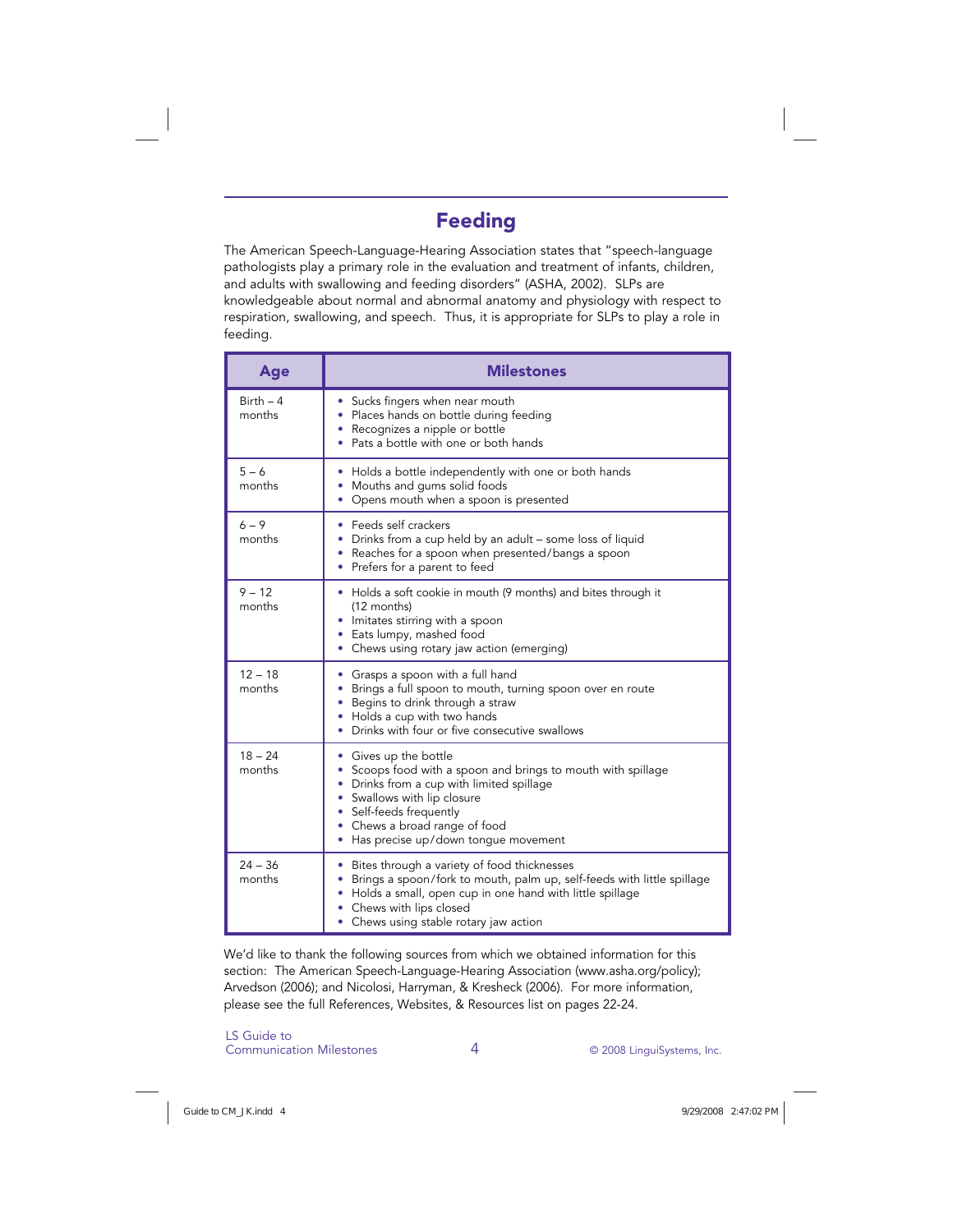## **Speech-Sound Acquisition**

#### **Prelinguistic Speech Development**

Oller's study (1980) is widely referenced when looking at the stages children go through in the acquisition of articulation and phonological skills. Though each stage has a designated time frame, there is overlap between stages. Each new stage features characteristics not observed in prior stages.

| <b>Stage</b>                | Age                  | <b>Milestones</b>                                                                                                                                                                                                                                                                                                                                                                                                                                                                            |
|-----------------------------|----------------------|----------------------------------------------------------------------------------------------------------------------------------------------------------------------------------------------------------------------------------------------------------------------------------------------------------------------------------------------------------------------------------------------------------------------------------------------------------------------------------------------|
| 1-Phonation                 | $Birth - 1$<br>month | • Demonstrates reflexive vocalizations such as crying,<br>burping, coughing, and sneezing<br>• Demonstrates nonreflexive sounds that are similar to<br>syllabic nasals                                                                                                                                                                                                                                                                                                                       |
| 2-Cooing and<br>Gooing      | $2 - 3$<br>months    | • Uses sounds that are acoustically similar to<br>back vowels<br>a.<br>consonant-vowel (CV) and vowel-consonant (VC)<br>productions containing back vowels<br>(/u, u, o, x, a/) and back consonants<br>(velars /k, g, $\eta$ /)                                                                                                                                                                                                                                                              |
| 3-Exploration/<br>Expansion | $4 - 6$<br>months    | • Gains better control of laryngeal and articulatory<br>mechanisms during this period by engaging in vocal play<br>· Squeals, growls, yells, produces "raspberries" (bilabial<br>/p, b, m/ and lingualabial trills)<br>• Produces vocalizations that vary daily and weekly<br>• Produces vowels with better oral resonance<br>• Begins marginal babbling with CV and VC syllable<br>sequences                                                                                                |
| 4-Canonical<br>Babbling     | $7 - 9$<br>months    | • Continues to use CV syllables that have more adult-like<br>timing<br>• Uses some reduplicated syllables such as /bobo/ and<br>/mama/<br>• Consonant phonetic inventory may have stops, glides,<br>nasals<br>• Vowel phonetic inventory may have lax vowels<br>$\ell$ , I, $\Lambda$<br>• Uses fewer velars (back sounds); increases use<br>of alveolars and bilabials (front sounds)                                                                                                       |
| 5-Variegated<br>Babbling    | $10 - 12$<br>months  | • Continues to use CV syllables<br>• Begins variegated babbling; uses different CV syllables<br>that result in verbalizations such as /bamagn/ and<br>/tikati/<br>• Produces adult-like intonation and prosody, resulting in<br>utterances that sound like a real question or exclamation<br>• Most commonly used vowels at this time are<br>/ε, Λ, a, υ/ (Bauman-Wangler, 1994)<br>• Most frequently used consonants at this time are /h, d,<br>b, m, t, g, s, w, n, k, j, p/ (Locke, 1983) |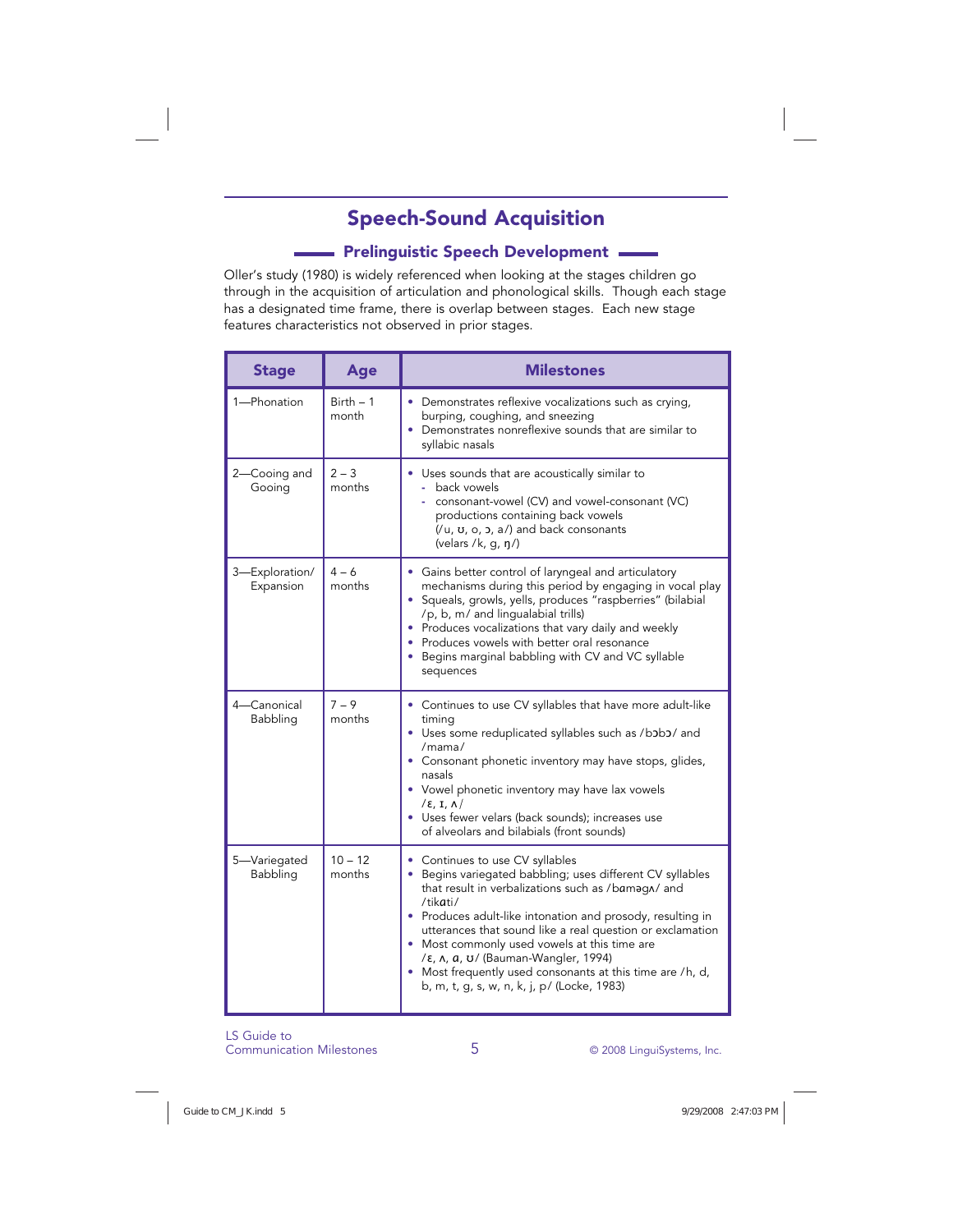#### **Phoneme Development**

Researchers use two different methodologies to determine the age of speech-sound acquisition. In cross-sectional studies, children of different ages are tested on their abilities to produce speech sounds at a given point in time. Longitudinal studies involve testing the same children's productions over time. Comparing the results of the various studies can be difficult because researchers have used a variety of mastery levels and means of eliciting responses. In some studies, sounds produced correctly 100% of the time were considered mastered, but for others, the criterion was 75% of the time. Words were produced spontaneously in some studies but were imitated in others. Some researchers required the mastery level to be met in all word positions, whereas others were concerned only with the initial and final word positions (Flahive & Hodson, in press).

Despite the variability in criteria, some general agreement yields a few overall conclusions about the acquisition of individual sounds. Nasals "m, n, ng," stops "p, b, t, d, k, g," and glides "w, y" are acquired earliest, followed by fricatives "f, v, s, z, sh, zh," voiced and voiceless "th," affricates "ch, j," and then liquids "l, r" (Sander, 1972). Sander's analysis of previous studies also noted that voiced and voiceless "th" were generally the latest phonemes to be acquired.



LS Guide to<br>Communication Milestones

**Data from Sander (1972)**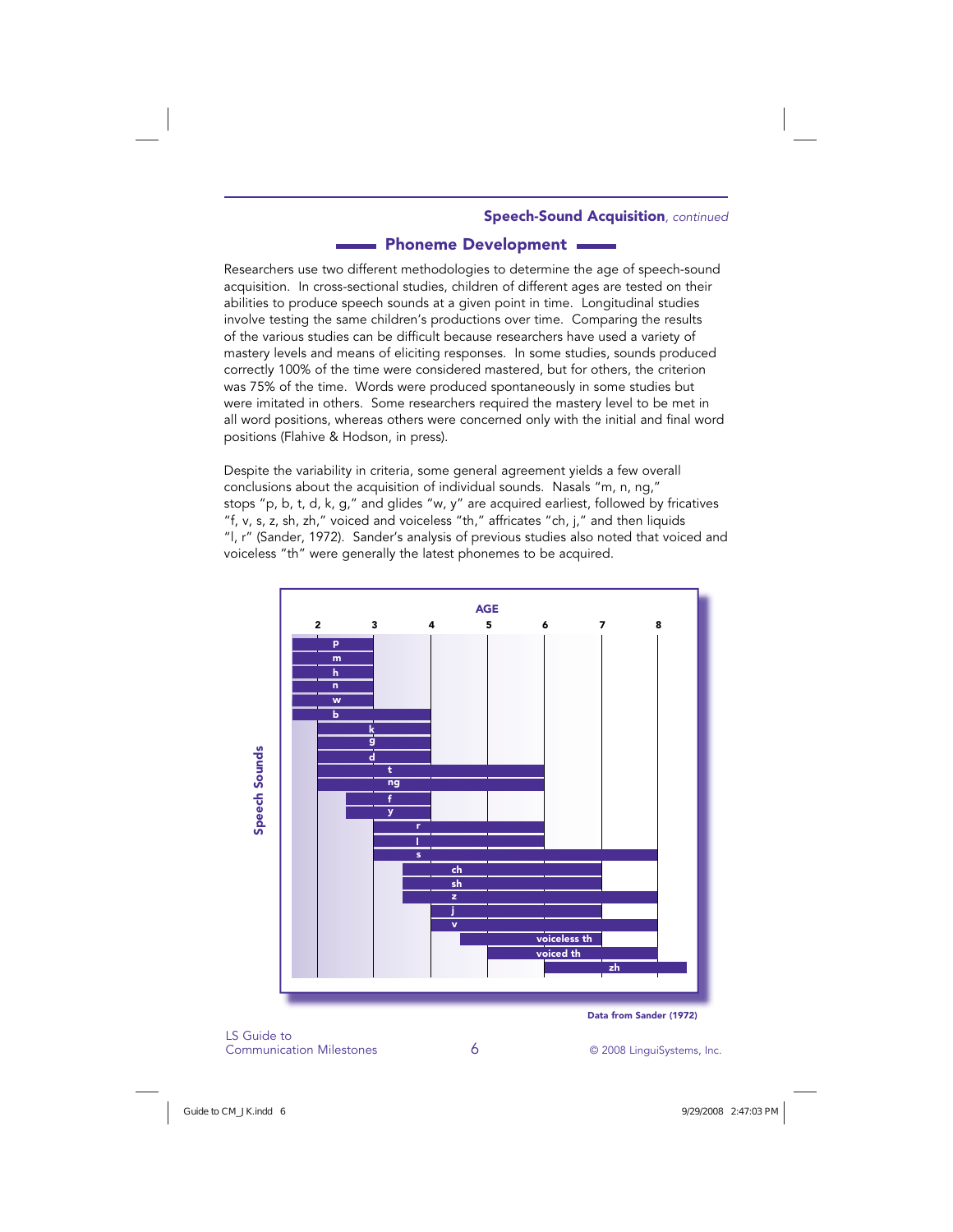#### **Phonological Patterns**

#### **Processes Disappearing by 3 Years**

| <b>Process</b>                  | <b>Description</b>                                                                 | <b>Example</b>                   |
|---------------------------------|------------------------------------------------------------------------------------|----------------------------------|
| Unstressed syllable<br>deletion | omitting a weak syllable                                                           | banana $\rightarrow$ /næna/      |
| Final consonant<br>deletion     | omitting a singleton consonant at the end<br>of a word                             | $cat \rightarrow /k\neq$ /       |
| Diminutization                  | adding /i/ at the end of nouns                                                     | $d$ oq $\rightarrow$ /dagi/      |
| Velar fronting                  | substituting a front sound for a back sound                                        | can $\rightarrow$ /tæn/          |
| Consonant<br>assimilation       | changing a phoneme so it takes on a<br>characteristic of another sound in the word | $cat \rightarrow / \text{tæt}$ / |
| Reduplication                   | repeating phonemes or syllables                                                    | $bottle \rightarrow /b$          |
| Prevocalic voicing              | substituting a voiced consonant for a<br>voiceless consonant before a vowel        | $sun \rightarrow /zan/$          |

#### **Processes Persisting After 3 Years**

| <b>Process</b>                | <b>Description</b>                                                        | <b>Example</b>                        |
|-------------------------------|---------------------------------------------------------------------------|---------------------------------------|
| Cluster reduction             | omitting one or more consonants in a<br>sequence of consonants            | clean $\rightarrow$ /kin/             |
| Epenthesis                    | adding a sound, typically / N, between two<br>consonants                  | $black \rightarrow /b$ Alæk/          |
| Gliding                       | substituting /w/ or /j/ for another consonant                             | run $\rightarrow$ /w $\land$ n/       |
| Vocalization/<br>Vowelization | substituting a vowel for a consonant                                      | car $\rightarrow$ /kə/                |
| Stopping                      | substituting a stop consonant for a fricative,<br>liquid, nasal, or glide | $sun \rightarrow /d$ An/              |
| Depalatalization              | substituting a nonpalatal consonant for a<br>palatal consonant            | $\text{shy} \rightarrow \text{/sat/}$ |
| Final consonant<br>devoicing  | substituting a voiceless final consonant for<br>a voiced consonant        | bag $\rightarrow$ /bæk/               |

#### **Data from Stoel-Gammon & Dunn (1985)**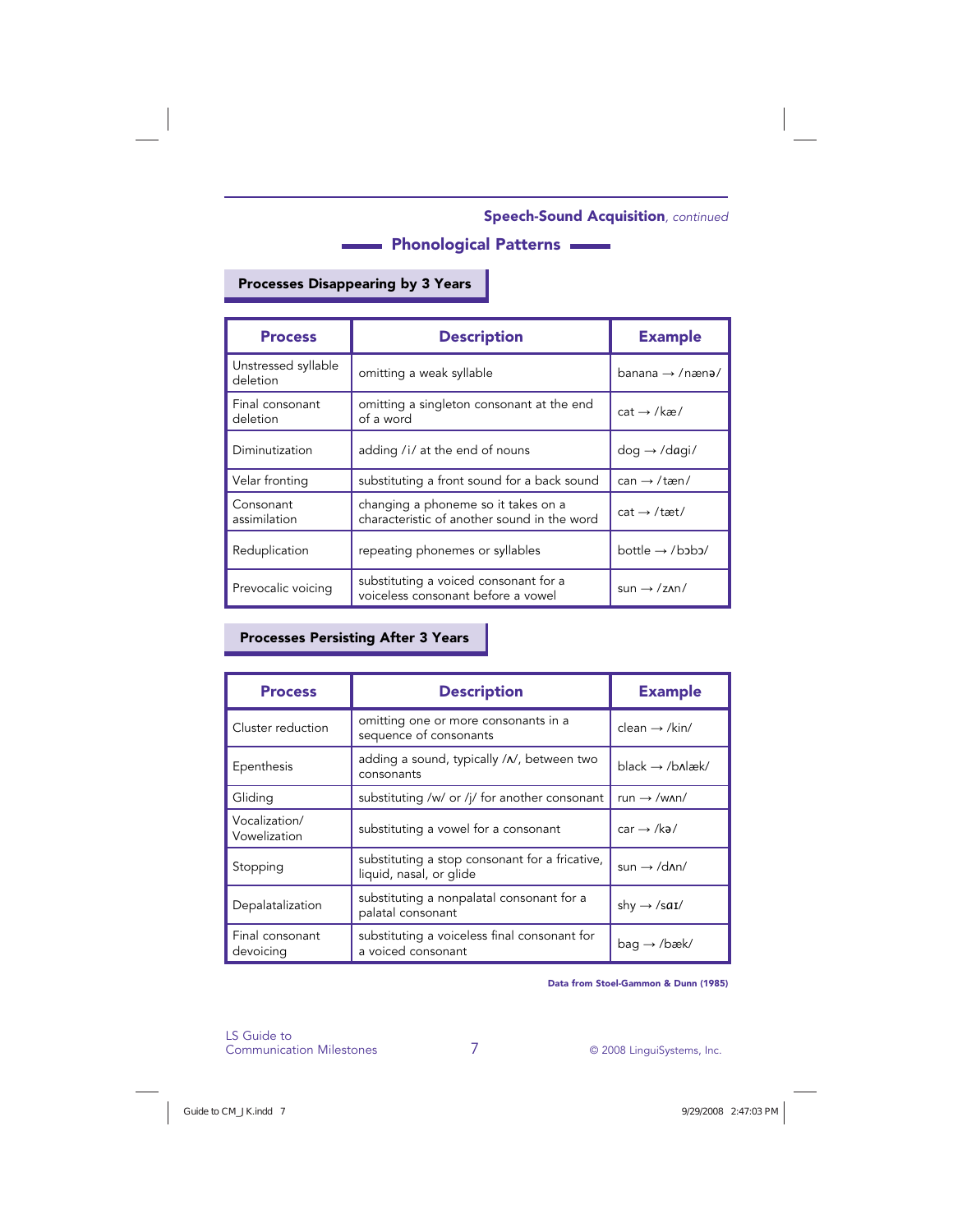#### **Phonological Patterns**, continued **Contract Contract**

We reviewed several studies to determine the age by which at least 75% of children no longer use a given process.

| <b>Individual</b><br><b>Process</b>    | <b>Description</b>                                                                                                      | <b>Example</b>                  | <b>Likely Age of</b><br><b>Disappearance</b> |
|----------------------------------------|-------------------------------------------------------------------------------------------------------------------------|---------------------------------|----------------------------------------------|
| Denasalization                         | changing a nasal consonant to<br>a nonnasal                                                                             | $mat \rightarrow /b$ æt/        | 2.6                                          |
| Assimilation                           | changing a phoneme so it takes<br>on a characteristic of another<br>$cat \rightarrow / \text{tæt}$<br>sound in the word |                                 | 3                                            |
| Affrication                            | substituting an affricate for a<br>nonaffricate                                                                         | sheep $\rightarrow$ /tfip/      | 3                                            |
| Final consonant<br>deletion            | omitting a singleton consonant<br>at the end of a word                                                                  | $cat \rightarrow /kæ/$          | 3                                            |
| Fronting of initial<br>velar singles   | substituting a front sound for a<br>back sound                                                                          | $can \rightarrow /tan/$         | 4                                            |
| Deaffrication                          | replacing an affricate with a<br>continuant or stop                                                                     | chip $\rightarrow$ /sip/        | 4                                            |
| Cluster<br>reduction<br>(without /s/)  | omitting one or more<br>consonants in a sequence of<br>consonants                                                       | grape $\rightarrow$ /gep/       | 4                                            |
| Depalatalization<br>of final singles   | substituting a nonpalatal for a<br>palatal sound at the end of a<br>word                                                | $dist \rightarrow /dt$          | 4.6                                          |
| Depalatalization<br>of initial singles | substituting a nonpalatal for a<br>palatal sound at the beginning<br>of a word                                          | shy $\rightarrow$ /tai/         | 5                                            |
| Alveolarization                        | substituting an alveolar for a<br>nonalveolar sound                                                                     | $chem \rightarrow /tu/$         | 5                                            |
| Final<br>consonant<br>devoicing        | substituting a voiceless final<br>consonant for a voiced<br>consonant                                                   | $bag \rightarrow /back/$        | 5                                            |
| Cluster reduction<br>(with $/s/$ )     | omitting /s/ in the initial<br>position of a cluster                                                                    | step $\rightarrow$ /tεp/        | 5                                            |
| Labialization                          | replacing a nonlabial sound<br>with a labial sound                                                                      | $\tan \rightarrow /p$ æn/       | 6                                            |
| Initial voicing                        | substituting a voiced consonant<br>for a voiceless consonant before<br>a vowel                                          | $sun \rightarrow /z \land n/$   | 6                                            |
| Gliding of<br>initial liquids          | substituting a /w/ or /j/ for<br>another consonant                                                                      | run $\rightarrow$ /w $\land$ n/ | 7                                            |
| Epenthesis                             | adding a sound, typically /A/,<br>between two consonants                                                                | black → /bʌlæk/                 | 8                                            |

**Data from Peña-Brooks & Hegde (2007)**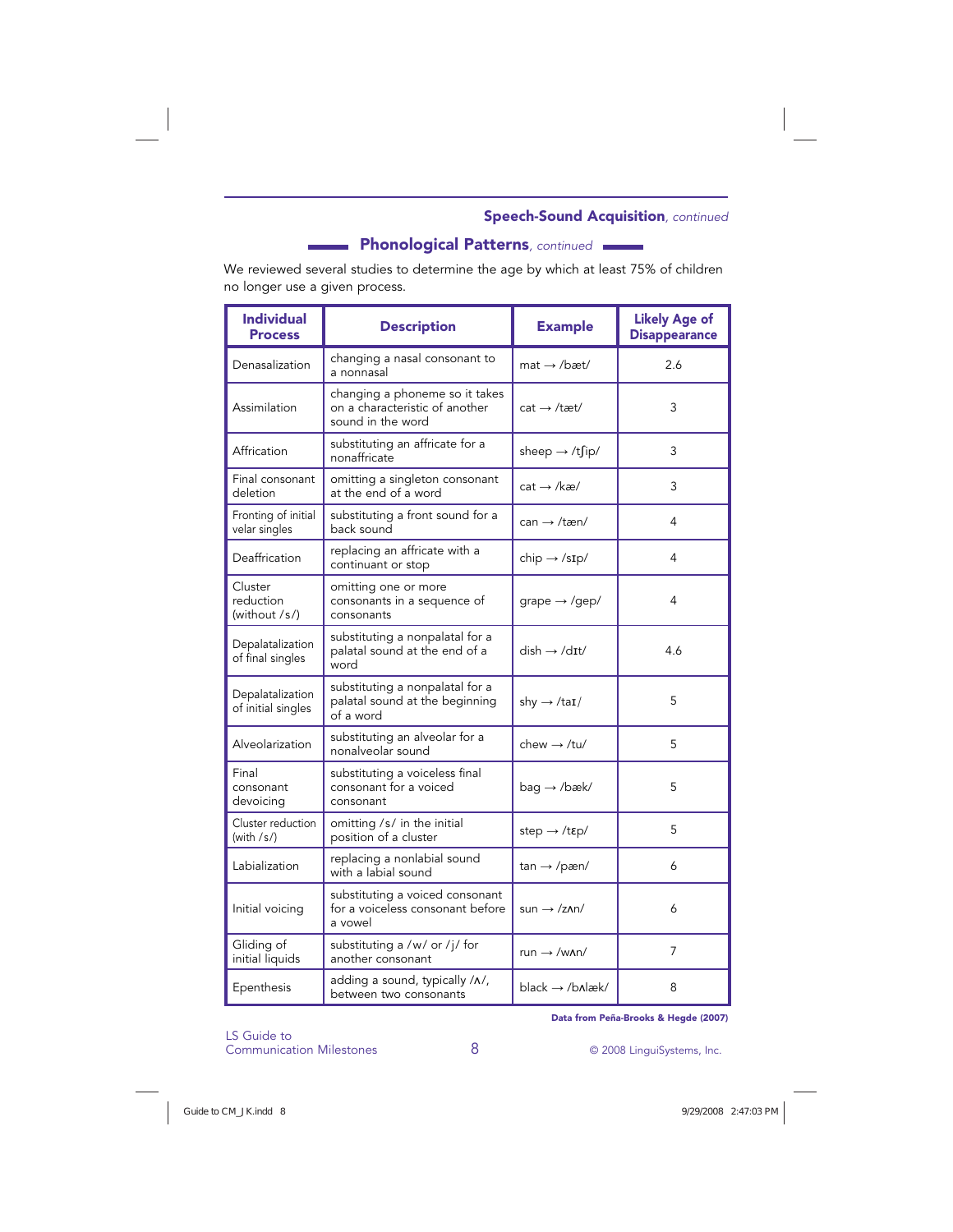| <b>Intelligibility Level</b> |
|------------------------------|
| $25\% - 50\%$                |
| $50\% - 75\%$                |
| $75\% - 90\%$                |
| $90\% - 100\%$               |
|                              |

#### **Speech Intelligibility Expectations**

**Data from Peña-Brooks & Hegde (2007)**

We'd like to thank the following sources from which we obtained information for this chapter: Bauman-Wangler (1994), Bowen (www.speech-language-therapy. com/acquisition.html), Flahive & Hodson (in press), Locke (1983), Oller (1980), Peña-Brooks & Hegde (2007), and Sander (1972). For more information, please see the full References, Websites, & Resources list on pages 22-24.

### **Pronouns**

There is no clear-cut progression for the acquisition of pronouns. However, most linguists agree that I and it are the first pronouns to emerge, followed by you. Research also indicates that children use most subjective and objective pronouns by three years of age and possessive pronouns by age five.

| <b>Approximate Age</b>                                                                           | <b>Pronouns</b>                                                                                                                                                             |
|--------------------------------------------------------------------------------------------------|-----------------------------------------------------------------------------------------------------------------------------------------------------------------------------|
| $12 - 26$ months<br>$27 - 30$ months<br>$31 - 34$ months<br>$35 - 40$ months<br>$41 - 46$ months | I, it (subjective and objective)<br>my, me, mine, you<br>your, she, he, yours, we<br>they, us, hers, his, them, her<br>its, our, him, myself, yourself, ours, their, theirs |
| $47+$ months                                                                                     | herself, himself, itself, ourselves, yourselves, themselves                                                                                                                 |

We'd like to thank Owens (1996) from whom we obtained information for this section. For more information, please see the full References, Websites, & Resources list on pages 22-24.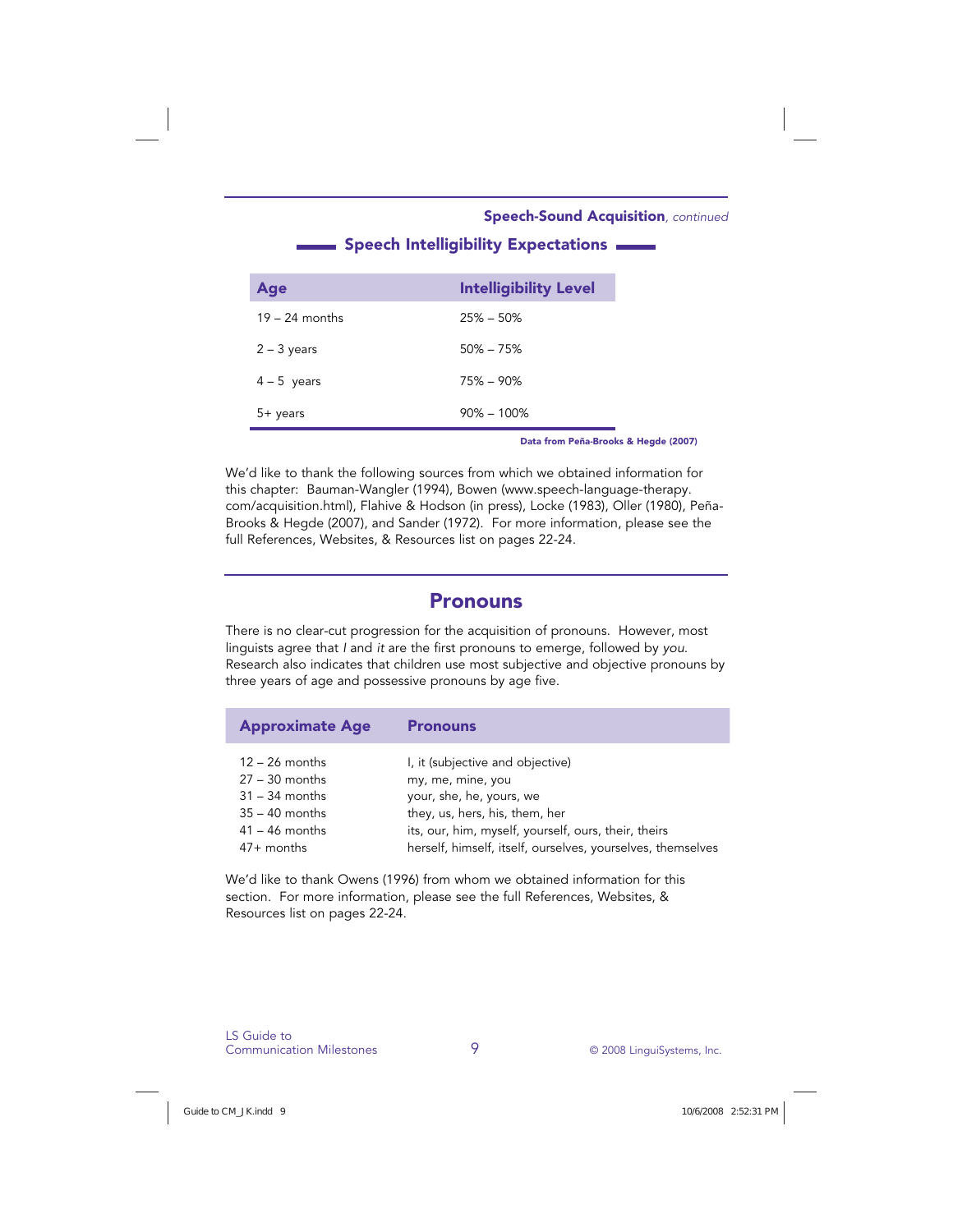## **Morphology**

Morphology is the study of how morphemes are put together. A morpheme is the smallest meaningful unit of language. Grammatical morphemes apply inflection that signals meaning to nouns, verbs, and adjectives.

| Age                 | <b>Grammatical Morphemes</b>                                                                                                                                                | <b>Example</b>                                                                              |
|---------------------|-----------------------------------------------------------------------------------------------------------------------------------------------------------------------------|---------------------------------------------------------------------------------------------|
| $19 - 28$<br>months | Present progressive <b>-ing</b>                                                                                                                                             | crying                                                                                      |
| $29 - 38$<br>months | Regular plural -s<br>٠<br>Present progressive -ing without auxiliary<br>Semiauxiliaries<br>Overgeneralization of past tense -ed<br>Possessive -s<br>Present tense auxiliary | socks<br>baby crying<br>gonna, gotta, wanna<br>I runned.<br>girl's hat<br>can, will, be, do |
| $39 - 42$<br>months | Past tense modals<br>۰<br>"Be" verb + present progressive $-\text{ing}$<br>٠                                                                                                | could, would,<br>should, must, might<br>The baby is crying.                                 |
| $43 - 46$<br>months | Regular past tense -ed<br>Irregular past tense<br>Regular third-person-singular, present tense<br>Articles                                                                  | He kick <b>ed</b> .<br>She ate.<br>He drinks.<br>a boy, the tree                            |
| $47 - 50$<br>months | Contractible auxiliary<br>۰<br>Uncontractible copula<br>۰<br>Uncontractible auxiliary<br>۰<br>Irregular third person singular<br>Past tense "be" verb                       | The boy's talking.<br>It is big.<br>He is swimming.<br>She has it.<br>She was dancing.      |

We'd like to thank the following sources from which we obtained information for this section: Bowen (http://members.tripod.com/Caroline\_Bowen/?BrownsStages.htm); Brown (1973); Haskill, Tyler, & Tolbert (2001); and Retherford (2000). For more information, please see the full References, Websites, & Resources list on pages 22-24.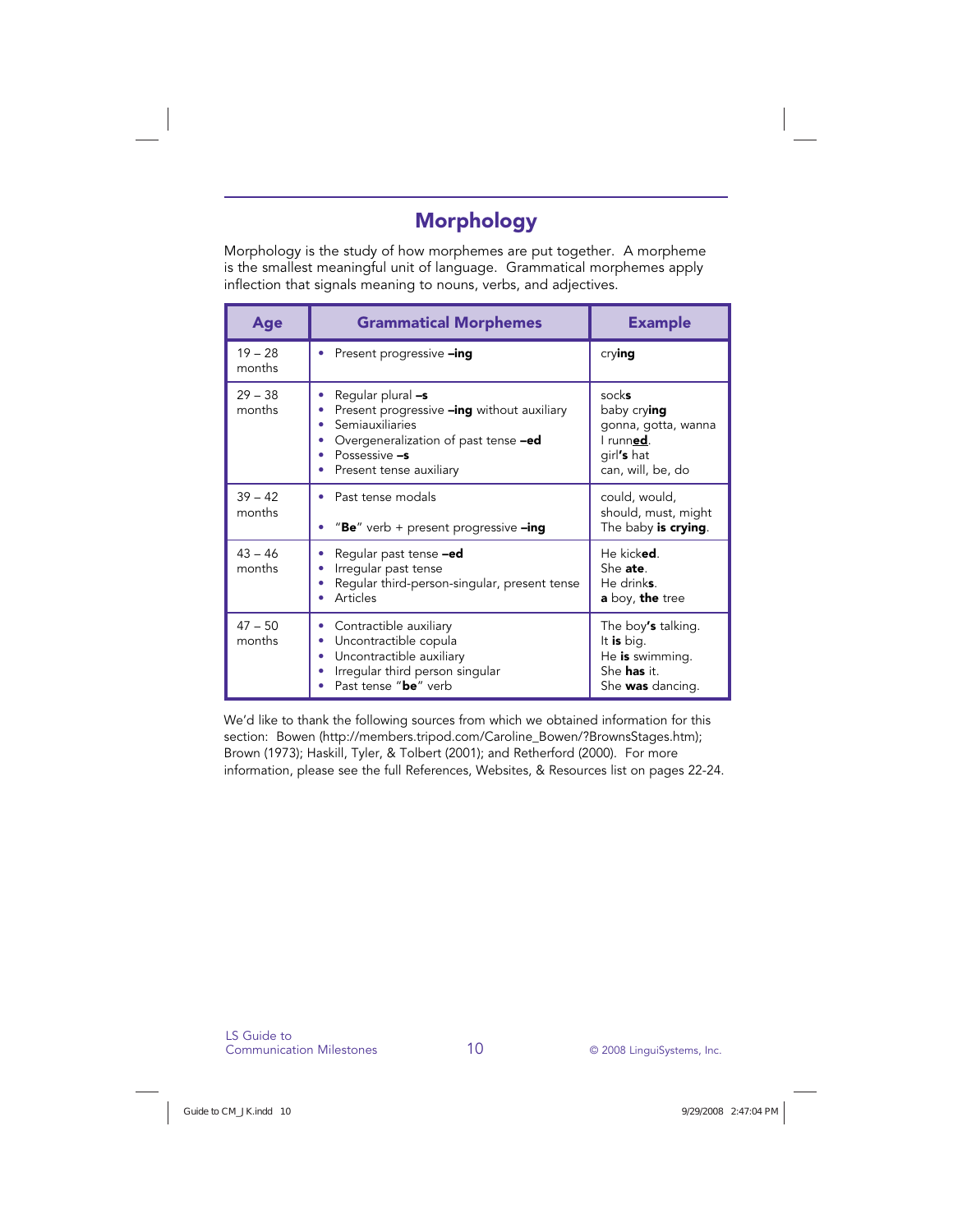## **Mean Length of Utterance**

#### **Based on Brown's Stages of Language Development**

For English-speaking children, the mean length of utterance (MLU) is a fairly reliable predictor of the complexity of their language. MLU typically increases 1.2 morphemes per year from 18 months to five years of age (Owens, 1996).

| <b>Brown's Stages</b><br>of Language<br><b>Development</b> | Age                 | <b>MLU</b>   | <b>Milestones</b>                                                                                                                      |
|------------------------------------------------------------|---------------------|--------------|----------------------------------------------------------------------------------------------------------------------------------------|
|                                                            | $12 - 26$<br>months | $1.0 - 2.0$  | • Uses one-, two-, and three-word<br>utterances<br>• Uses intonation to ask yes/no<br>questions<br>· Uses limited wh- questions        |
| $\mathbf{II}$                                              | $27 - 30$<br>months | $2.0 - 2.5$  | Begins to use grammatical<br>morphemes<br>• Uses in and on                                                                             |
| III                                                        | $31 - 34$<br>months | $2.5 - 3.0$  | • Increases in length due to use of<br>auxiliaries<br>• Increases use of wh- questions<br>• Uses interrogative reversals               |
| IV                                                         | $35 - 40$<br>months | $3.0 - 3.75$ | • Uses object-noun-phrase complements<br>• Uses indirect or embedded wh-<br>questions                                                  |
| $\vee$                                                     | $41 - 46$<br>months | $3.75 - 4.5$ | • Coordinates simple sentences<br>· Uses locatives (e.g., up, down)<br>• Uses and as main conjunction                                  |
| $V +$                                                      | $47+$<br>months     | $4.5 +$      | • Adds negative interrogatives<br>• Adds indefinite forms, such as<br>nobody, no one<br>• Has some difficulty with double<br>negatives |

We'd like to thank the following sources from which we obtained information for this section: Bowen (http://members.tripod.com/Caroline\_Bowen/?BrownsStages.htm); Brown (1973); Nicolosi, Harryman, & Kresheck (2006); and Owens (1996). For more information, please see the full References, Websites, & Resources list on pages 22-24.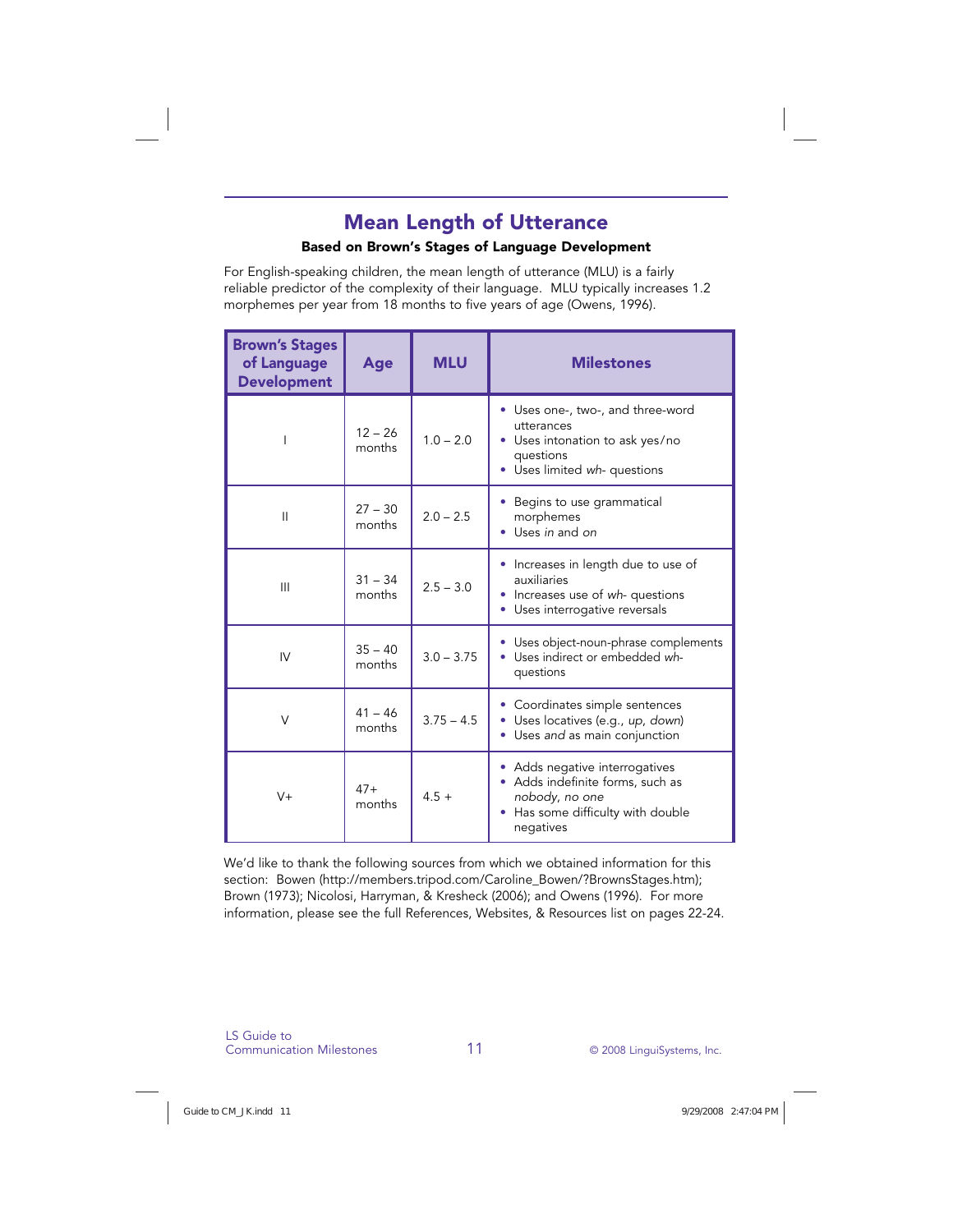## **Pragmatics**

Pragmatics is the study of speaker-listener intentions and interactions, and all elements in the environment surrounding the message. It is often referred to as social language skills.

| Age                  | <b>Milestones</b>                                                                                                                                                                                                                                                                                                                                                                                                                                                                                                                                                                                                                  |
|----------------------|------------------------------------------------------------------------------------------------------------------------------------------------------------------------------------------------------------------------------------------------------------------------------------------------------------------------------------------------------------------------------------------------------------------------------------------------------------------------------------------------------------------------------------------------------------------------------------------------------------------------------------|
| Birth $-6$<br>months | • Startles to loud sounds<br>• Responds to voice and sound<br>• Turns head toward sound source<br>• Watches speaker's face when spoken to<br>• Discriminates between strangers and familiar people<br>• Stops crying when spoken to<br>• Varies responses to different family members<br>• Smiles when spoken to<br>• Has a social smile<br>• Uses babbling for gaining attention and expressing demand<br>• Establishes eye contact                                                                                                                                                                                               |
| $6 - 12$<br>months   | • Responds to "no"<br>• Responds to name and pats image of self in mirror<br>• Points to learn new vocabulary<br>• Tries to "talk" to listener<br>• Coos and squeals for attention<br>• Laughs when playing with objects<br>• Tries to communicate by actions and gestures<br>• Smiles at self in mirror<br>• Plays pat-a-cake and peek-a-boo games<br>• Copies simple actions of others<br>• Shouts to attract attention                                                                                                                                                                                                          |
| $1 - 2$ years        | • Follows simple directions, especially with a gestural cue<br>Waves bye-bye<br>Indicates wet pants<br>Repeats actions that made someone laugh<br>Engages in parallel play<br>• Pairs gestures with words to make wants known (e.g., "more" and "up")<br>• Imitates adult behaviors in play<br>• Refers to self by name<br>• Exhibits verbal turn-taking<br>• Protests by vocalizing "no"<br>• Engages in simple pretend play, such as talking on a telephone<br>• Says "bye" and other social words, such as "hi," "thank you," and "please"<br>• Talks to self during play<br>Practices intonation, sometimes imitating an adult |
| $2 - 3$ years        | • Watches other children and briefly joins in their play<br>• Participates in associative play<br>• Requests permission for items or activities<br>Begins to use language for fantasies, jokes, and teasing<br>• Makes conversational repairs when listener does not understand                                                                                                                                                                                                                                                                                                                                                    |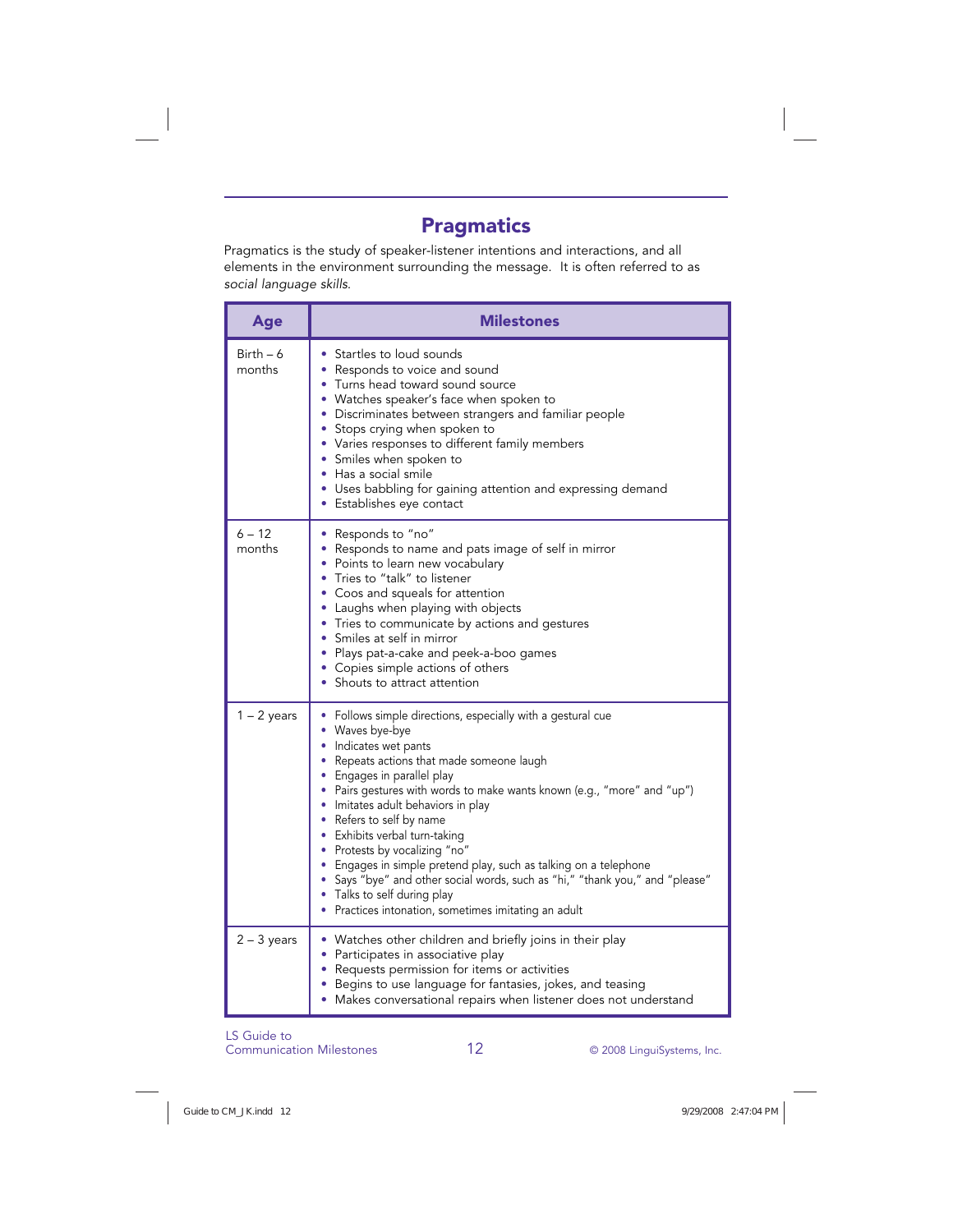**Pragmatics**, continued

| Age                         | <b>Milestones</b>                                                                                                                                                                                                                                                                                                                                                                                               |
|-----------------------------|-----------------------------------------------------------------------------------------------------------------------------------------------------------------------------------------------------------------------------------------------------------------------------------------------------------------------------------------------------------------------------------------------------------------|
| $2 - 3$ years,<br>continued | • Engages in longer dialogues<br>• Begins to play house<br>• Participates in simple group activities<br>• Defends own possessions<br>• Carries on "conversation" with self and dolls<br>• Engages in simple, make-believe activities<br>• Begins to control behavior verbally rather than just physically<br>• Holds up fingers to tell age<br>• Looks for missing toys<br>• Helps put things away              |
| $3 - 4$ years               | • Follows two-step related directions without cues<br>Takes turns and plays cooperatively<br>• Relates personal experiences through verbalization<br>• Separates from primary caregiver easily<br>• Frequently practices conversation skills by talking to self<br>• Begins dramatic play, acting out whole scenes<br>• Shows frustration if not understood<br>• Expresses ideas and feelings                   |
| $4 - 5$ years               | • Follows three-step directions without cues<br>Uses direct requests with justification (e.g., "Stop that. You're hurting me.")<br>• Uses words to invite others to play<br>• Uses language to resolve disputes with peers<br>Plays competitive exercise games<br>Has good control of the elements of conversation<br>Speaks of imaginary conditions, such as "What if " or "I hope "                           |
| $5 - 6$ years               | Begins to use word plays<br>• Uses threats and promises<br>• Asks meanings of words<br>• Likes to complete projects<br>• Makes purchases at stores<br>• Asks questions for information<br>• Chooses own friends<br>Takes more care in communicating with unfamiliar people<br>• Engages in cooperative play, such as making group decisions,<br>assigning roles, and playing fairly<br>• Announces topic shifts |

We'd like to thank the following sources from which we obtained information for this section: AutismInfo (www.autisminfo.com/milestones.htm#B); Beyond Therapy (http:// centralfltherapy.com/?page\_id=140); Brooks & Engmann-Hartung (1987); the Child Development Institute (www.childdevelopmentinfo.com); Communication Works (www. cwtherapy.com/pragmatics2.html); KidTalk, Inc. (www.kidtalk.org/milestones.html); the National Institute on Deafness and Other Communication Disorders (http://www.nidcd. nih.gov/health/voice/speechandlanguage.asp); Nicolosi, Harryman, & Kresheck (2006); and Shulman (1991). For more information, please see the full References, Websites, & Resources list on pages 22-24.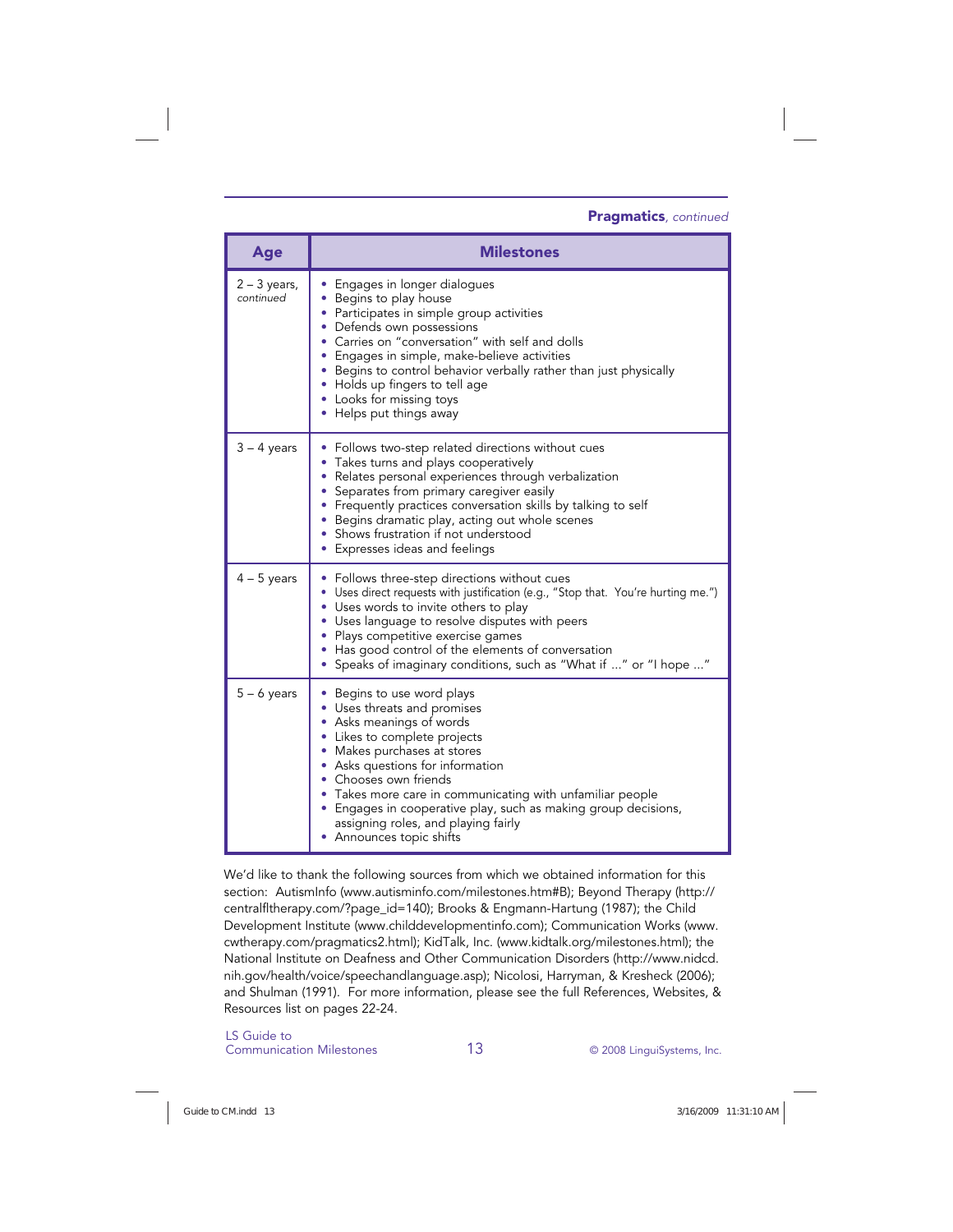## **Literacy**

SLPs' knowledge of normal and disordered language acquisition, and their clinical experience in developing individualized programs for children and adolescents, prepare them to assume a variety of roles related to the development of reading and writing. Appropriate roles and responsibilities for SLPs include, but are not limited to (a) preventing written language problems by fostering language acquisition and emergent literacy; (b) identifying children at risk for reading and writing problems; (c) assessing reading and writing; (d) providing intervention and documenting outcomes for reading and writing; and (e) assuming other roles, such as providing assistance to general education teachers, parents, and students; advocating for effective literacy practices; and advancing the knowledge base (ASHA, 2001).

| Age                | <b>Milestones</b>                                                                                                                                                                                                                                                                                                                                                                                                                                                                         |
|--------------------|-------------------------------------------------------------------------------------------------------------------------------------------------------------------------------------------------------------------------------------------------------------------------------------------------------------------------------------------------------------------------------------------------------------------------------------------------------------------------------------------|
| $3 - 12$<br>months | Likes to chew and pat books<br>$\bullet$<br>Can focus on large and bright pictures in a book<br>Shares books with an adult as routine part of life                                                                                                                                                                                                                                                                                                                                        |
| $1 - 2$ years      | Recognizes certain books by their covers<br>Listens to simple stories, songs, and rhymes<br>Likes to turn pages<br>Attends to a book or a toy for two minutes<br>• Points to and labels pictures independently<br>Pretends to read books                                                                                                                                                                                                                                                  |
| $2 - 3$ years      | Likes to listen to books/stories for longer periods of time<br>Holds a book correctly<br>Begins to recognize logos (e.g., McDonald's Golden Arches)<br>Begins to show a difference in writing versus drawing                                                                                                                                                                                                                                                                              |
| $3 - 4$ years      | Begins to pay attention to specific print, such as the first letter<br>of his name<br>Recognizes logos and other environmental print and understands<br>۰<br>that print carries a message<br>Identifies some letters and makes letter/sound matches<br>Participates in rhyming games<br>Talks about characters in a book<br>Likes to "read" stories to herself and others<br>Protests if an adult changes the story<br>Produces some letter-like forms in scribbles that resemble letters |
| $4 - 5$ years      | • Understands story sequence<br>• Understands the function and purpose of print<br>Knows many letter names<br>$\bullet$<br>Uses more letter-like forms than scribbles                                                                                                                                                                                                                                                                                                                     |

This chart lists reasonable expectations of literacy skills in children from infancy through seven years of age.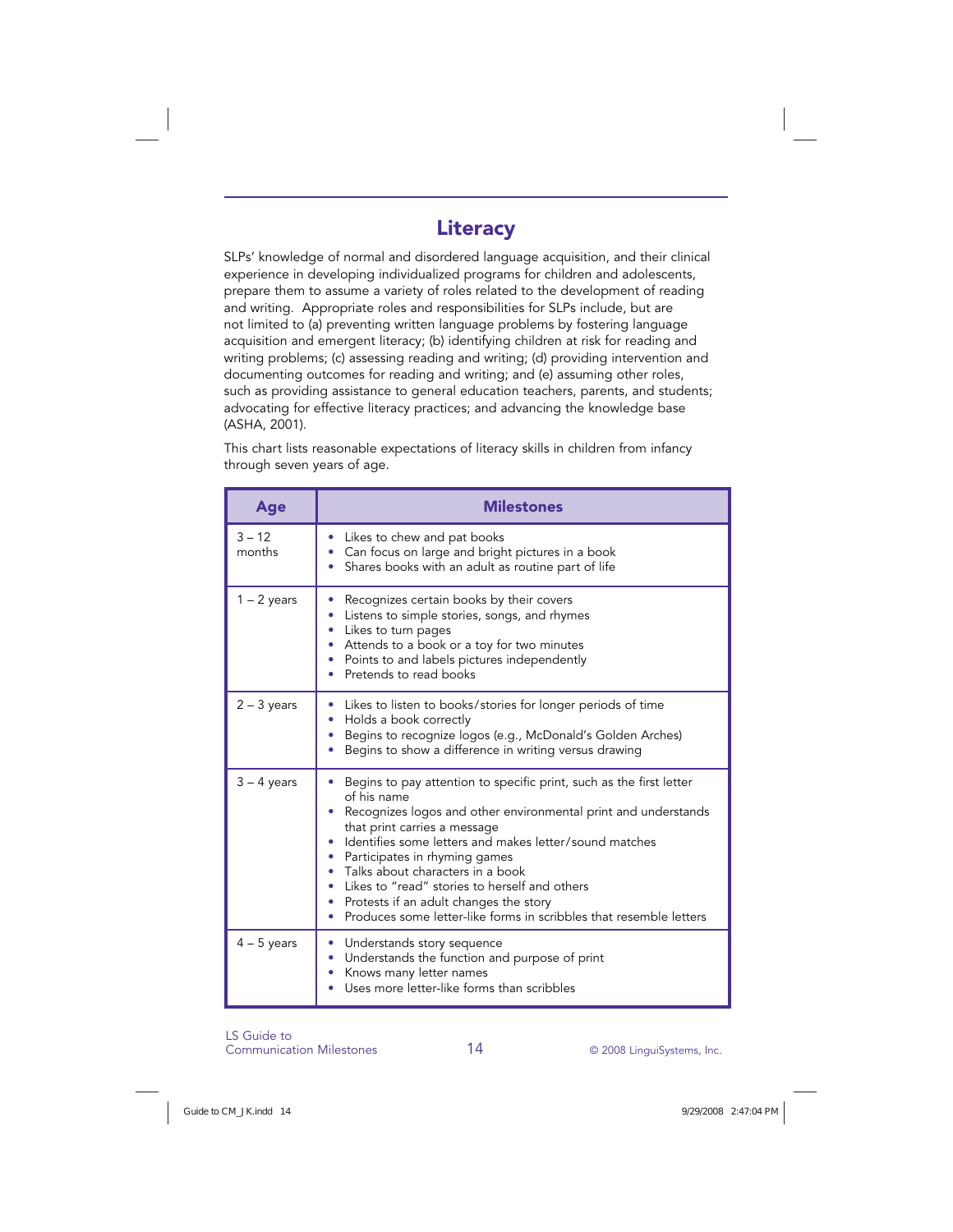#### **Literacy**, continued

| Age                                | <b>Milestones</b>                                                                                                                                                                                                                                                                                                                                                                                                                                                                                                                   |
|------------------------------------|-------------------------------------------------------------------------------------------------------------------------------------------------------------------------------------------------------------------------------------------------------------------------------------------------------------------------------------------------------------------------------------------------------------------------------------------------------------------------------------------------------------------------------------|
| Kindergarten                       | Recognizes letters and letter-sound matches<br>Understands that print is read left to right and top to bottom<br>Retells simple stories<br>$\bullet$<br>Begins to write letters and some words heard often<br>$\bullet$<br>Begins to write stories with some readable parts with assistance<br>Tries to spell words when writing                                                                                                                                                                                                    |
| End of<br>Kindergarten             | Understands that spoken words are made up of sounds<br>Recognizes some words by sight<br>Identifies and writes uppercase and lowercase letters<br>"Reads" a few picture books from memory<br>Prints own first and last name                                                                                                                                                                                                                                                                                                         |
| Beginning of<br><b>First Grade</b> | • Identifies an increasing number of words by sight<br>Begins to decode new words independently<br>Uses a variety of reading strategies such as rereading,<br>۰<br>predicting what will happen, asking questions, or using<br>visual cues or pictures<br>Reads and retells familiar stories<br>Reads aloud with ease<br>Decides independently to use reading and writing for<br>different purposes<br>• Sounds out and represents major sounds in words when<br>trying to spell<br>Tries to use some punctuation and capitalization |
| End of<br><b>First Grade</b>       | Identifies letters, words, and sentences<br>۰<br>• Has a sight vocabulary of 100 words<br>Understands what is read<br>• Creates rhyming words<br>Reads grade-level material fluently<br>$\bullet$<br>Expresses ideas through writing<br>Prints clearly<br>Spells frequently-used words correctly<br>Begins sentences with capital letters and attempts to<br>use punctuation<br>Writes a variety of stories, journal entries, or notes                                                                                              |

We'd like to thank the following sources from which we obtained information for this section: The American Speech-Language-Hearing Association (www.asha. org/policy, www.asha.org/public/speech/development/chart.htm, and www.asha. org/about/publications/literacy/); the United States Department of Education (www. ed.gov/parents/academic/help/reader/part9.html); and the University of North Carolina at Chapel Hill, School of Medicine (www.med.unc.edu/ahs/clds/files/earlychildhood-resources/OralandWrittenLanguageMilestones.pdf). For more information, please see the full References, Websites, & Resources list on pages 22-24.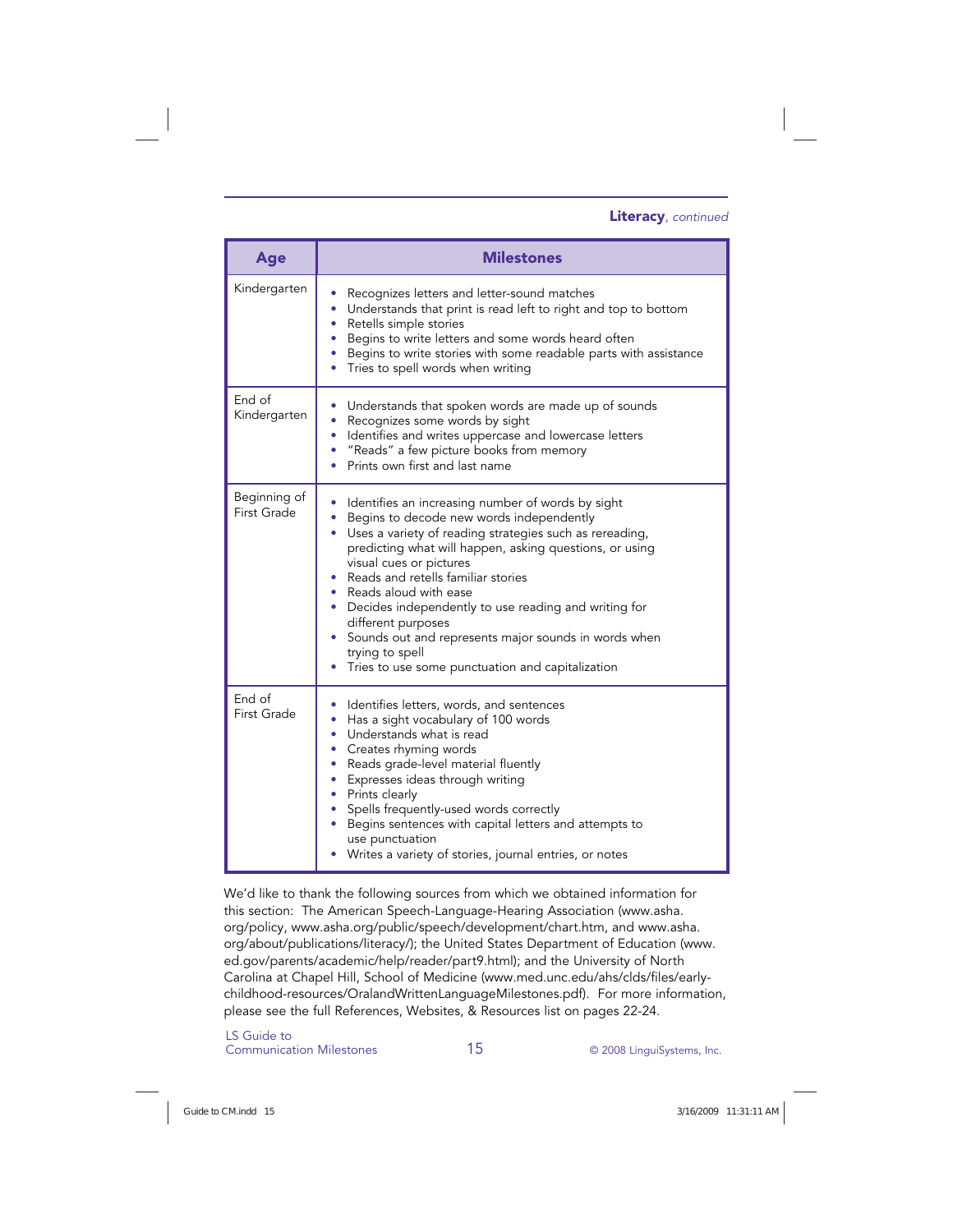## **Phonological Awareness**

Phonological awareness is the ability to manipulate the structure of an utterance independently from its meaning. It is an auditory task that requires an individual to manipulate the utterance at the word, syllable, or sound level. According to the National Center on Education and the Economy, "Children who readily develop phonemic awareness in kindergarten will probably learn to read easily" (Goldsworthy, 2001, p. 3).

Phonological awareness skills develop from syllable, to onset-rime, to phoneme. These skills begin at age three and continue through the development of early reading skills at ages six and seven.

| <b>Skill</b>               | <b>Definition</b>                                                                           | <b>Sample Task</b>                                                              |
|----------------------------|---------------------------------------------------------------------------------------------|---------------------------------------------------------------------------------|
| Syllable Segmentation      | counts the number of syllables<br>in a word                                                 | How many syllables do<br>you hear in butterfly?                                 |
| Syllable Blending          | blends syllables into a word<br>after they are given separately                             | What word do you hear<br>when I say cowboy?                                     |
| Rhyming                    | identifies words that sound<br>alike or rhyme                                               | Which word rhymes with<br>mat; star or hat?                                     |
| Phoneme Isolation          | identifies whether a given<br>sound occurs at the<br>beginning, middle, or<br>end of a word | In the word sun, is the /s/<br>at the beginning, middle,<br>or end of the word? |
| Initial Alliteration       | identifies the beginning sound<br>in a word                                                 | Which word begins with<br>/t/; toad or boat?                                    |
| <b>Final Alliteration</b>  | identifies the last sound in<br>a word                                                      | Which word ends with /b/;<br>dog or tub?                                        |
| Sound Blending             | blends sounds into a word after<br>they are given separately                                | What word do you hear<br>when I say /b/ /a//t/?                                 |
| Sound Deletion             | deletes a given sound from a<br>word and says the new word                                  | Say cup without the $/k/$ .                                                     |
| Sound Substitution         | replaces a specified sound in<br>a word and says the new word<br>or syllable                | Say top; now change /t/<br>to $/h/$ .                                           |
| Sound-Grapheme<br>Matching | identifies grapheme(s) associated<br>with individual sounds                                 | What letters say /k/?                                                           |

We'd like to thank the following sources from which we obtained information for this section: Gillon (2004) and Goldsworthy (2001). Flahive & Lanza (2004) was used as a source for this chapter as well. For more information, please see the full References, Websites, & Resources list on pages 22-24.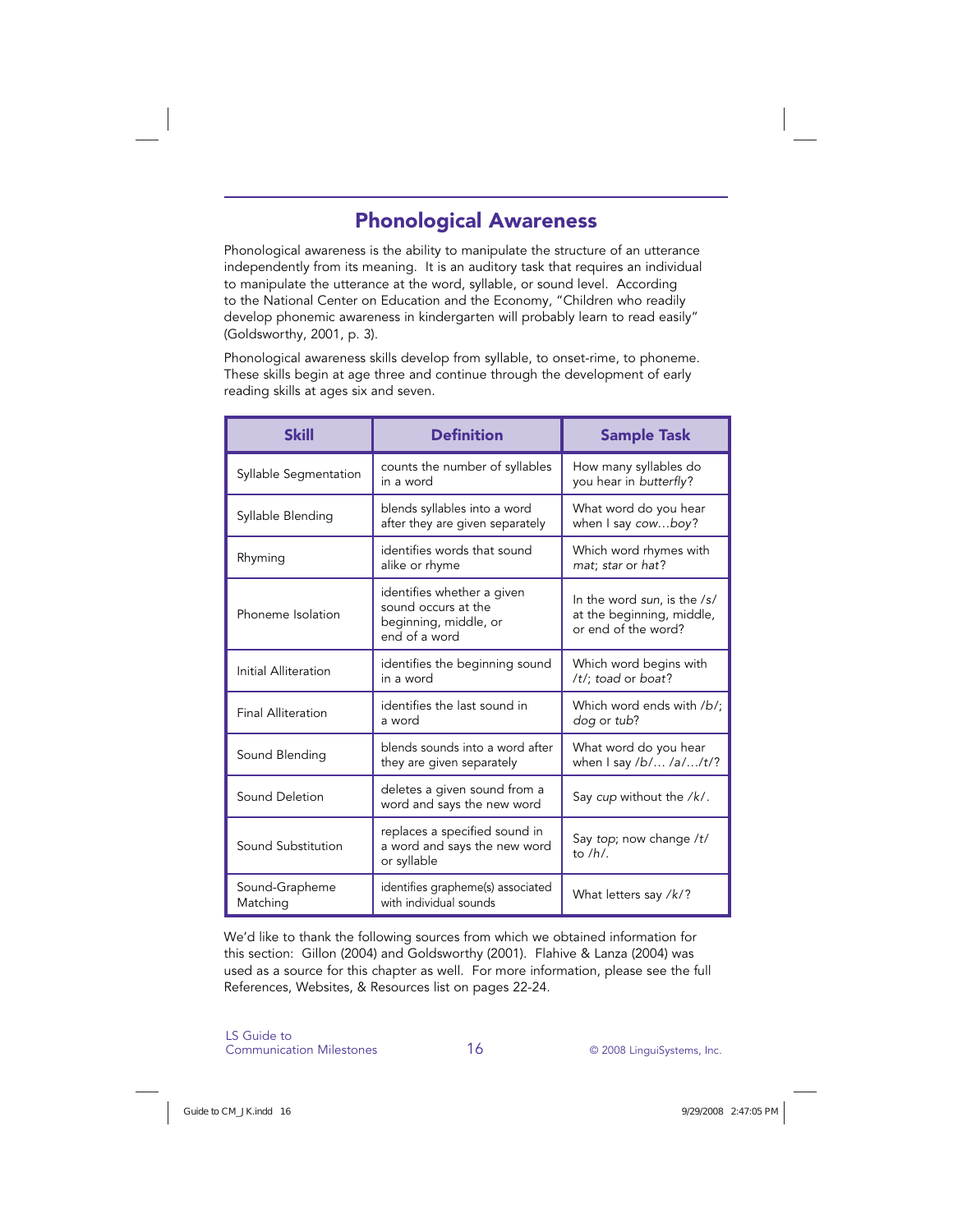## **Concepts**

Knowledge of basic concepts is an essential component of language development. Basic concepts include terms that describe position, time, equality, quantity, and comparisons. These terms are commonly included in directions at home and especially in educational settings.

| Age           | <b>Milestones</b>                                                                                                                                                                                                                                                                                                                                                                                                                                                                                               |
|---------------|-----------------------------------------------------------------------------------------------------------------------------------------------------------------------------------------------------------------------------------------------------------------------------------------------------------------------------------------------------------------------------------------------------------------------------------------------------------------------------------------------------------------|
| $1 - 2$ years | Follows simple spatial directions, such as in and on<br>Understands another<br>Uses simple directional terms, such as up and down<br>Uses two or three prepositions, such as on, in, or under                                                                                                                                                                                                                                                                                                                   |
| $2 - 3$ years | Distinguishes between in and under, one and many<br>$\bullet$<br>Understands number concepts of one and two<br>٠<br>Understands size differences, such as big/little<br>Understands in, off, on, under, out of, together, away from<br>Begins to understand time concepts of soon, later, wait<br>Selects three that are the same from a set of four objects<br>• Selects the object that is not the same from four objects with<br>three of them identical<br>Begins to use adjectives for color and size<br>٠ |
| $3 - 4$ years | Follows quantity directions empty, a lot<br>۰<br>• Follows equality directions same, both<br>Understands next to, beside, between<br>Identifies colors<br>Matches one-to-one<br>• Points to object that is different from others<br>Uses position concepts behind, in front, around                                                                                                                                                                                                                             |
| $4 - 5$ years | Understands comparative and superlative adjectives, such as<br>big, bigger, biggest<br>• Understands time concepts yesterday, today, tomorrow, first,<br>then, next, days of the week, last week, next week<br>Understands different, nearest, through, thin, whole<br>٠<br>Identifies positional concepts first, middle, last<br>٠                                                                                                                                                                             |
| $5 - 6$ years | Understands opposite concepts, such as big/little, over/under<br>٠<br>Understands left/right<br>• Understands number concepts up to 20<br>• Answers "How are things the same/different?"<br>• Uses adjectives for describing<br>• Uses comparative adjectives, such as loud, louder<br>Uses yesterday and tomorrow<br>• Uses adverb concepts backward and forward<br>Uses prepositions through, nearest, corner, middle<br>Names ordinal numbers, such as first, second, third                                  |

We'd like to thank the following sources from which we obtained information for this section: AutismInfo (www.autisminfo.com/milestones.htm#B); the Child Development Institute (www.childdevelopmentinfo.com); Nicolosi, Harryman, & Kresheck (2006); and Touhy, Brown, & Mercer-Moseley (2001). For more information, please see the full References, Websites, & Resources list on pages 22-24.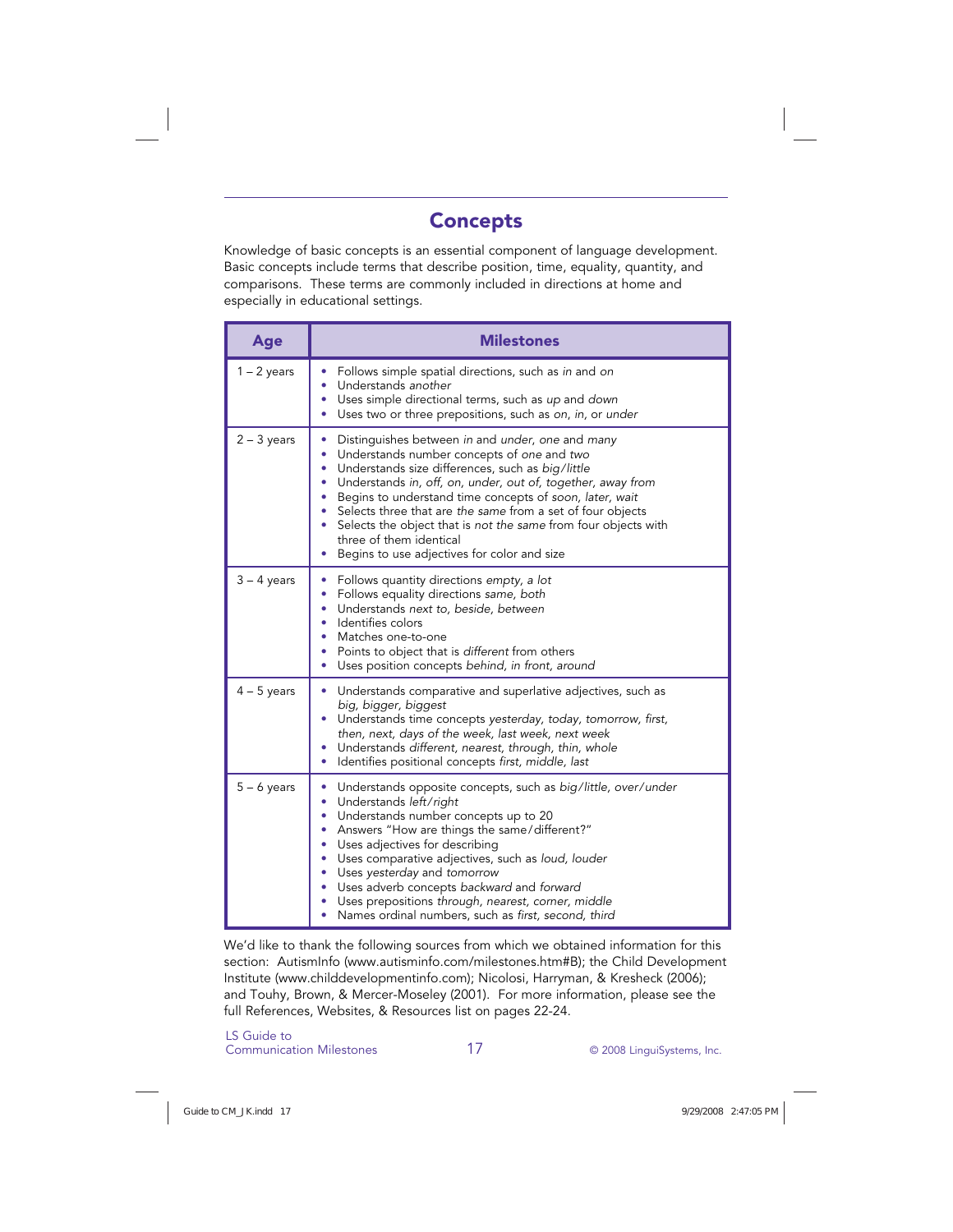## **Vocabulary**

A child's expressive vocabulary grows rapidly from the time of his first word at approximately 12 months, through first grade. Vocabulary increases throughout an individual's lifetime due to education, reading, and life experiences.

| Age                 | <b>Approximate Words in Expressive Vocabulary</b> |
|---------------------|---------------------------------------------------|
| 12 months           | 2 to 6 words other than mama and dada             |
| 15 months           | 10                                                |
| 18 months           | 50                                                |
| 24 months           | 200-300                                           |
| 30 months           | 450                                               |
| 36 months (3 years) | 1,000                                             |
| 42 months           | 1,200                                             |
| 48 months (4 years) | 1,600                                             |
| 54 months           | 1,900                                             |
| 60 months (5 years) | 2,200-2,500                                       |
| 6 years             | 2,600-7,000                                       |
| 12 years            | 50,000                                            |

We'd like to thank the following sources from which we obtained information for this section: the Child Development Institute (www.childdevelopmentinfo.com); Nicolosi, Harryman, & Kresheck (2006); and Owens (1996). For more information, please see the References, Websites, & Resources list on pages 22-24.

## **Questions**

In language development, a child must be able to ask and answer questions in order to navigate a conversation and to seek and relay information. When assessing a child's ability to ask and answer questions, it is important to separate her content knowledge from her ability to ask or answer questions.

#### **Answering Questions**

| Age        | <b>Milestones</b>                                                                                                                                                                                                |
|------------|------------------------------------------------------------------------------------------------------------------------------------------------------------------------------------------------------------------|
| $-2$ years | • Looks in the appropriate place when asked a simple question, such<br>as "Where is Daddy?"<br>• Chooses an object with intentionality when asked about a choice<br>of two, such as "Do you want milk or juice?" |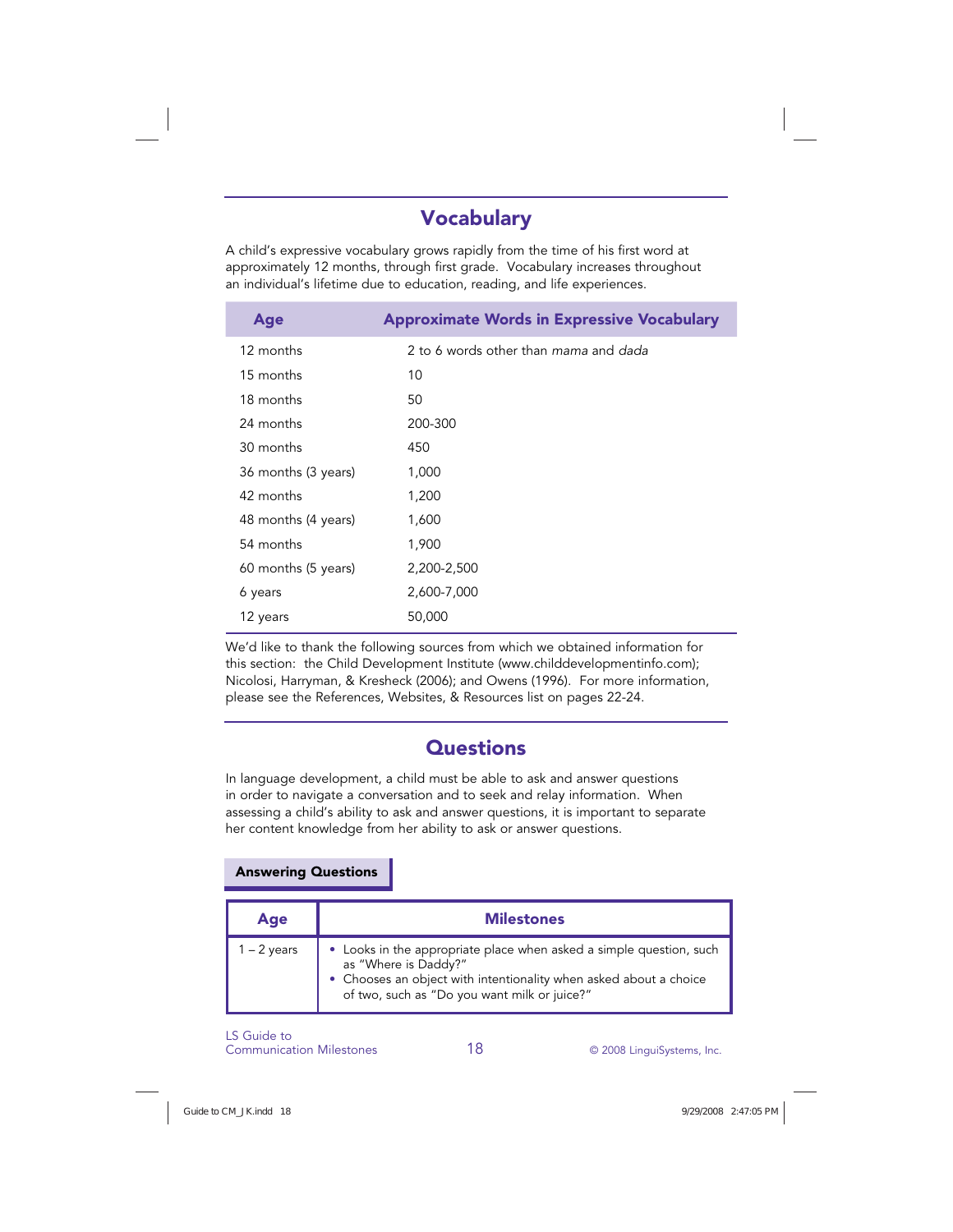#### **Questions**, continued

#### **Answering Questions**, continued

| Age                         | <b>Milestones</b>                                                                                                                                                                                                                                                                                                                                          |
|-----------------------------|------------------------------------------------------------------------------------------------------------------------------------------------------------------------------------------------------------------------------------------------------------------------------------------------------------------------------------------------------------|
| $1 - 2$ years,<br>continued | • Answers "where" questions, such as "Where's the ball?" by<br>pointing to the pictured item in a book<br>• Answers "What's this?" questions about familiar objects or pictures<br>such as cookie or baby<br>• Answers "yes/no" questions, possibly with a head nod or shake                                                                               |
| $2 - 3$ years               | • Points to objects when described, such as "What do you wear on<br>your head?"<br>• Answers simple wh- questions logically<br>• Answers critical thinking questions, such as "What do you do when<br>you are cold?"<br>• Answers questions such as "Where?," "What's that?," "What's<br>doing?," "Who is?"<br>Answers or understands "Can you?" questions |
| $3 - 4$ years               | • Answers more complex questions logically, such as "who," "why,"<br>"where,"and "how"<br>• Answers "Ifwhat?" questions, such as "If it starts raining, what<br>would you do?"<br>Answers questions about functions of objects, such as "What are<br>spoons for?," "Why do we have shoes?"                                                                 |
| 4 years                     | • Answers "when" questions<br>• Answers "how many" questions (in which the answer does not<br>exceed four)                                                                                                                                                                                                                                                 |

#### **Asking Questions**

| Age           | <b>Milestones</b>                                                                                                                                                                                                             |
|---------------|-------------------------------------------------------------------------------------------------------------------------------------------------------------------------------------------------------------------------------|
| $1 - 2$ years | • Starts to use question forms, beginning with "What's that?"<br>• Uses rising intonation                                                                                                                                     |
| $2 - 3$ years | • Asks simple ego-centric questions, such as "Where cookie?"<br>• Asks "Where?," "What?," "Whatdoing?" questions                                                                                                              |
| $3 - 4$ years | • Asks one-word "why" questions<br>• Uses "what," "where," "when," "how," and "whose" when asking<br>questions<br>• Asks "is" questions<br>• Inverts auxiliary and subject in wh- questions, such as "Where is<br>dad going?" |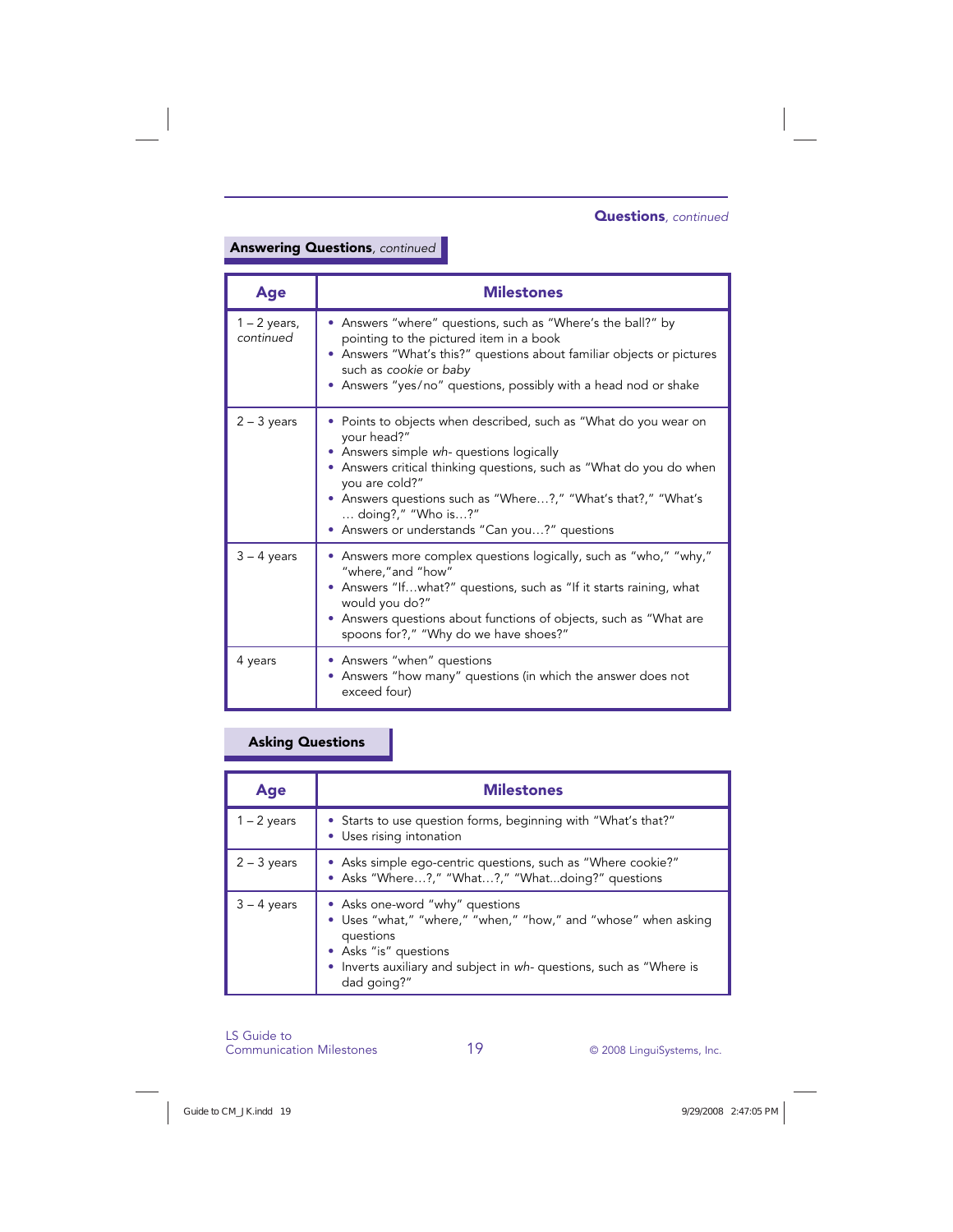#### **Asking Questions**, continued

| 4 years | • Asks the following types of questions using correct grammatical<br>structure: |
|---------|---------------------------------------------------------------------------------|
|         |                                                                                 |
|         | Early Infinitive: "Do you want to?"                                             |
|         | Future: "Are we going to ?"                                                     |
|         | Modal can/may: "Can you?"                                                       |
|         |                                                                                 |

We'd like to thank the following sources from which we obtained information for this section: AutismInfo (www.autisminfo.com/milestones.htm#C); Beyond Therapy (http://centralfltherapy.com/?page\_id=123 and http://centralfltherapy.com/?page\_ id=130); the Child Development Institute (www.childdevelopmentinfo.com); Nicolosi, Harryman, & Kresheck (2006); and Touhy, Brown, & Mercer-Moseley (2001). For more information, please see the full Reference, Websites, & Resources list on pages 22-24.

## **Listening**

Listening to something is not the same as hearing it. Listening skills involve a child's ability to attend to and process what he hears. These skills are integral components of a child's speech and language, social, and academic development.

| Age                 | <b>Milestones</b>                                                                                                                                                                                                                                                               |
|---------------------|---------------------------------------------------------------------------------------------------------------------------------------------------------------------------------------------------------------------------------------------------------------------------------|
| $Birth-3$<br>months | • Discriminates speech from non-speech sounds<br>Startles to loud sounds<br>Quiets or excites in response to novel sounds<br>Recognizes a primary caregiver's voice<br>Smiles or quiets when spoken to<br>Decreases or increases sucking behavior in response to sounds<br>۰    |
| $3 - 6$<br>months   | • Moves eyes in direction of sounds<br>Discriminates friendly and angry voices<br>$\bullet$<br>Reacts to changes in tone of voice<br>$\bullet$<br>Attends to music and toys that make sounds<br>$\bullet$<br>• Listens to a speaker and watches a speaker's face when spoken to |
| $6 - 12$<br>months  | Responds to sound when a source is not visible<br>Responds physically to music<br>Stops an activity when name is called<br>Recognizes words for common items<br>Listens with increased interest to new words<br>Begins to respond to simple requests, such as "Sit here"        |
| $1 - 2$ years       | • Follows one-step directions with cues<br>Understands simple questions, such as "Where's Daddy?"<br>۰<br>Points to named pictures in a book<br>Follows directions to find two familiar objects<br>Listens to simple stories<br>۰                                               |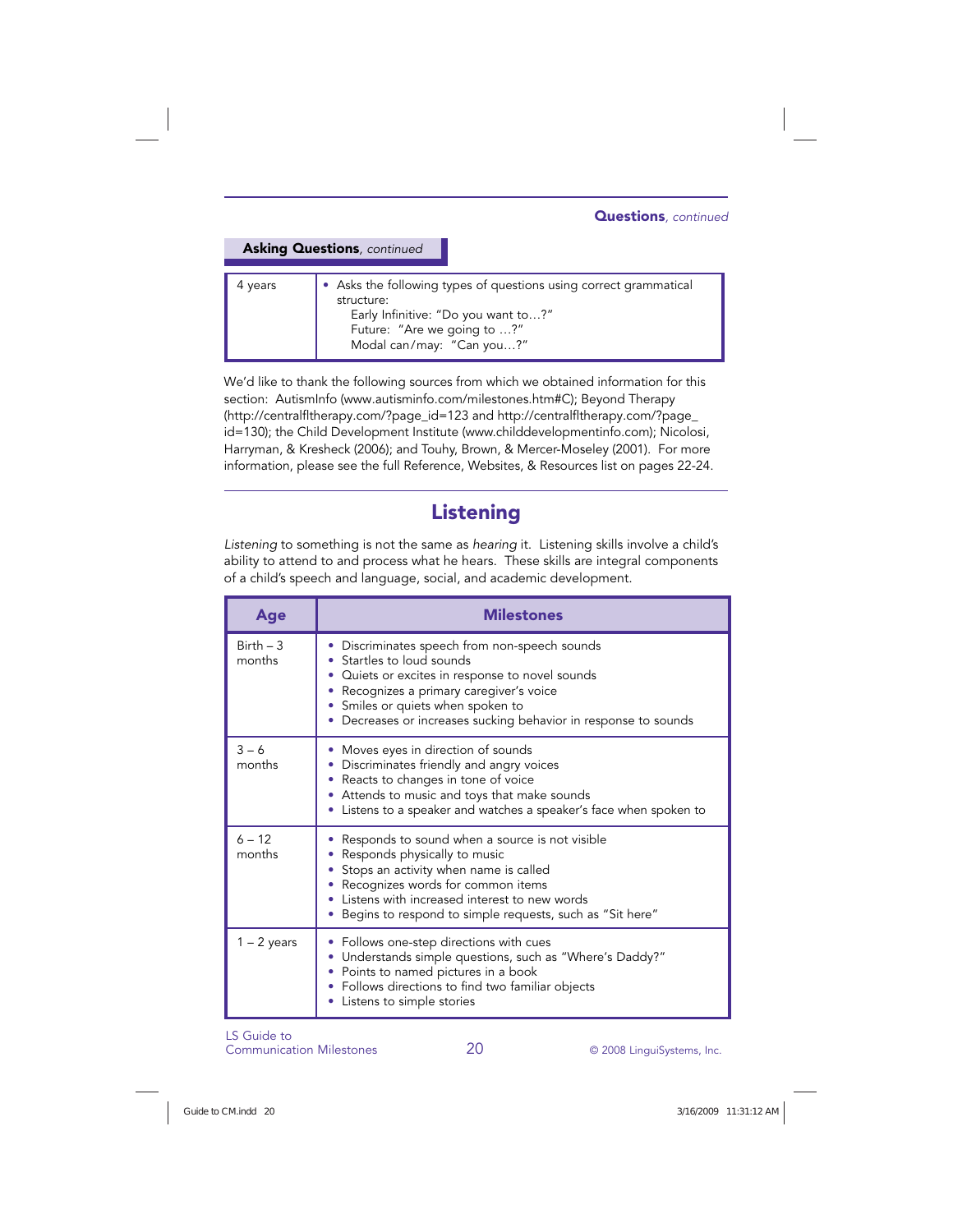#### **Listening**, continued

| Age           | <b>Milestones</b>                                                                                                                                                                                                                                                                                                                                                                                                                      |
|---------------|----------------------------------------------------------------------------------------------------------------------------------------------------------------------------------------------------------------------------------------------------------------------------------------------------------------------------------------------------------------------------------------------------------------------------------------|
| $2 - 3$ years | Responds to commands involving body parts, such as "Show me<br>your foot"<br>Follows two-step directions, such as "Get your cup and bring<br>it to me"<br>• Follows directions that include action $+$ adverb or action $+$<br>adjective, such as "Walk slowly" or "Give me the red ball"<br>Demonstrates understanding of several verbs by selecting<br>corresponding pictures<br>Recognizes family labels such as baby, grandpa<br>۰ |
| $3 - 4$ years | Attends to name being called from another room<br>۰<br>• Understands simple wh-questions<br>Understands most simple questions pertaining to her activities and<br>environment<br>Improves listening skills and begins to learn from listening                                                                                                                                                                                          |
| $4 - 5$ years | Attends to a short story and answers simple questions about it<br>Hears and understands most of what is said at home and<br>in school<br>Repeats four digits when they are given slowly<br>Readily follows simple commands involving remote objects                                                                                                                                                                                    |
| $5 - 6$ years | Repeats sentences up to nine words in length<br>Follows three-step directions<br>۰<br>Responds correctly to more types of sentences but may still be<br>confused at times by more complex sentences                                                                                                                                                                                                                                    |

We'd like to thank the following sources from which we obtained information for this section: The American Speech-Language-Hearing Association (www.asha. org/public/speech/development/chart.htm); the Child Development Institute (www. childdevelopmentinfo.com); and Wilkes (1999). For more information, please see the full References, Websites, & Resources list on pages 22-24.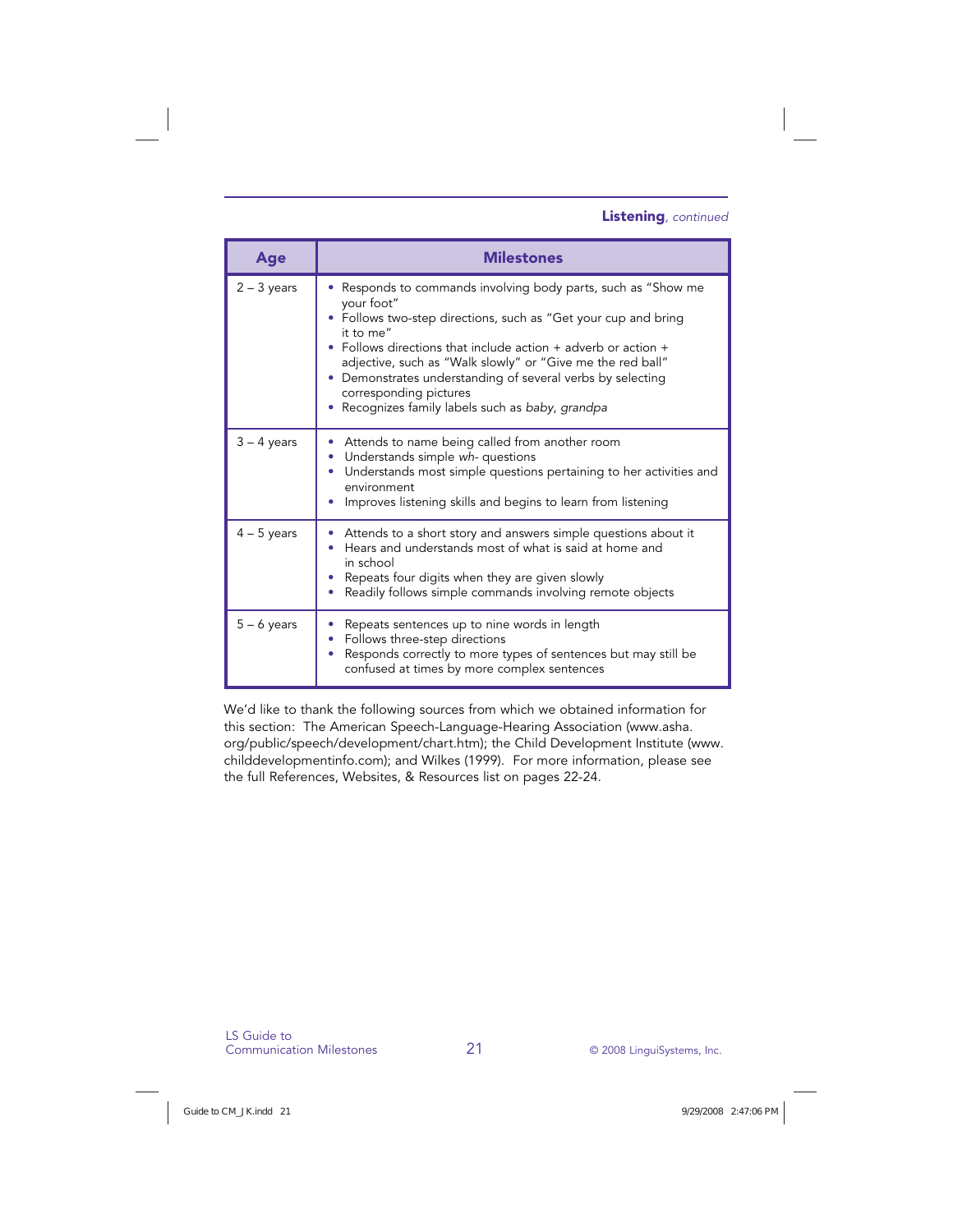## **References, Websites, & Resources**

- American Speech-Language-Hearing Association. (2001). Roles and responsibilities of speech-language pathologists with respect to reading and writing in children and adolescents [Position Statement]. Available from www.asha.org/policy
- American Speech-Language-Hearing Association. (2002). Roles of speechlanguage pathologists in swallowing and feeding disorders [Position Statement]. Available from www.asha.org/policy
- American Speech-Language-Hearing Association. (n.d.). How does your child hear and talk? Retrieved February 28, 2008, from http://www.asha.org/ public/speech/development/chart.htm
- American Speech-Language-Hearing Association. (n.d.). Welcome to ASHA's literacy gateway. Retrieved February 28, 2008, from http://www.asha.org/ about/publications/literacy/
- American Speech-Language-Hearing Association. (n.d.). Your child's communication: Kindergarten. Retrieved February 28, 2008, from http:// www.asha.org/public/speech/development/kindergarten.htm
- Arvedson, J.C. (2006). Swallowing and feeding in infants and young children. GI Motility online. Retrieved from http://www.nature.com/gimo/contents/pt1/ full/gimo17.html
- AutismInfo. (n.d.). Developmental sequences of language behavior. Retrieved from www.autisminfo.com/milestones.htm#C
- AutismInfo. (n.d.). Social skills milestones. Retrieved from www.autisminfo.com/ milestones.htm#B
- BabyCenter. (n.d.). Warning signs of a language/communication developmental delay. Retrieved February 28, 2008, from http://www.babycenter.com/0\_ warning-signs-of-a-language-communication-developmental-dela\_6734.bc
- Bauman-Wangler, J. (1994). Normal phonological development. In R.J. Lowe (Ed.), Phonology: Assessment and intervention application in speech pathology (p. 93). Baltimore: Williams & Wilkins.
- Beyond Therapy. (n.d.). Expressive language milestones. Retrieved from http://centralfltherapy.com/?page\_id=123
- Beyond Therapy. (n.d.). Pragmatic/social milestones. Retrieved from http://centralfltherapy.com/?page\_id=140
- Beyond Therapy. (n.d.). Receptive language milestones. Retrieved from http://centralfltherapy.com/?page\_id=130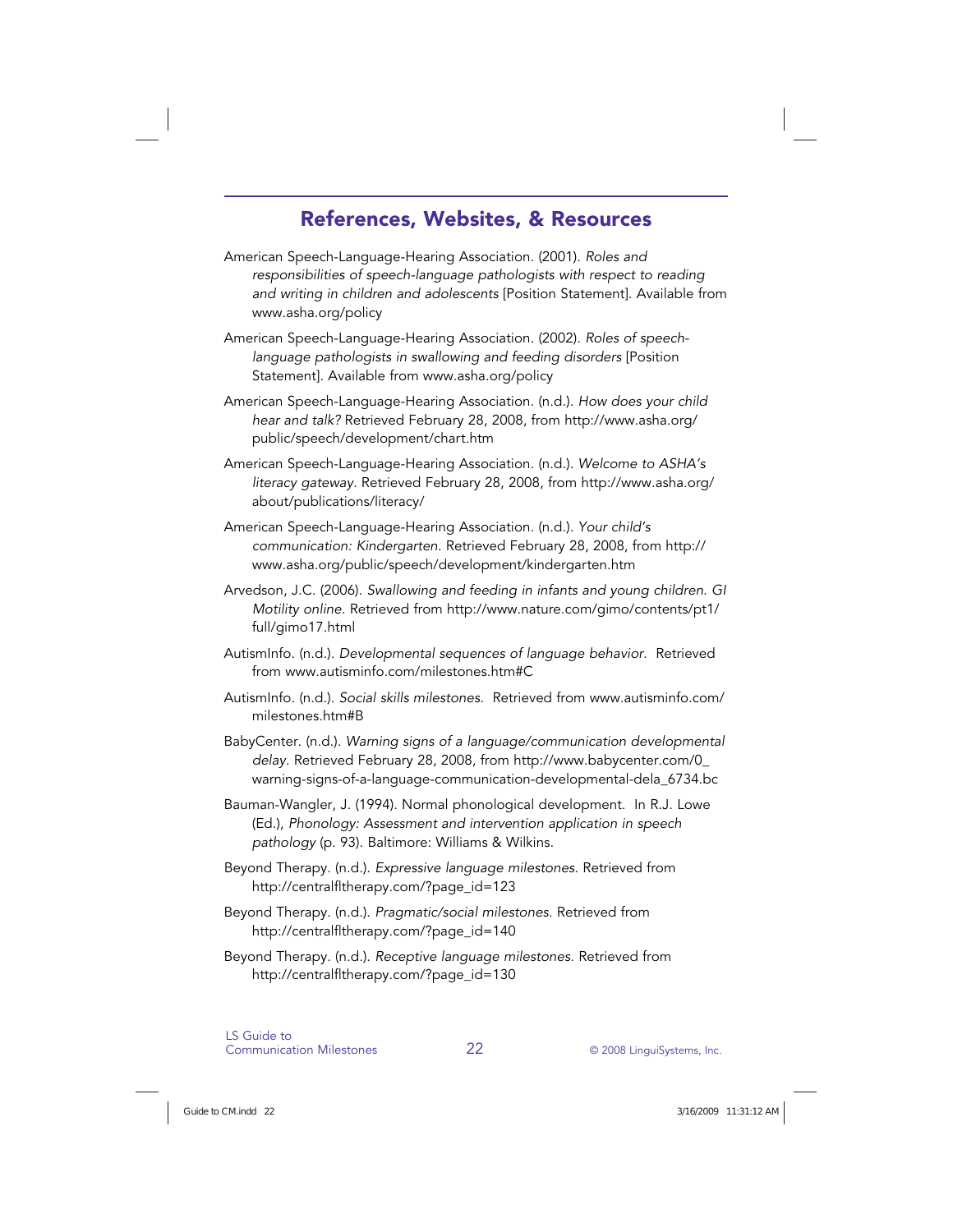#### **References, Websites, & Resources**, continued

- Bowen, C. (1998). Brown's stages: The development of morphology and syntax. Retrieved February 28, 2008, from http://members.tripod.com/Caroline\_ Bowen/?BrownsStages.htm
- Bowen, C. (1998). Typical speech development: The gradual acquisition of the speech sound system. Retrieved February 28, 2008, from http://www. speech-language-therapy.com/acquisition.html
- Braintree Rehabilitation Hopsital. (n.d.). Speech and language developmental milestones. Retrieved from www.braintreerehabhospital.com/pdf/speechand-language-milestones.pdf
- Brooks, M., & Engmann-Hartung, D. (1987). Speech and language handouts. Austin, TX: PRO-ED.
- Brown, R. (1973). A first language: The early stages. London: George Allen & Unwin Ltd.
- Child Development Institute. (n.d.). Language development in children. Retrieved from www.childdevelopmentinfo.com/development/language\_ development.shtml
- Communication Works. (n.d.). Play and pragmatics for school aged children. Retrieved from www.cwtherapy.com/pragmatics2.html
- Flahive, L., & Hodson, B. (in press). Speech sound disorders: An overview of acquisition, assessment, and treatment. In B.B. Shulman & N.C. Capone (Eds.), Language development: Foundations, processes, and clinical applications. Boston: Bartlett & Jones.
- Flahive, L.K., & Lanza, J.R. (2004). Phonological awareness cards. East Moline, IL: LinguiSystems, Inc.
- Gillon, G.T. (2004). Phonological awareness: From research to practice. New York: The Guilford Press.
- Goldsworthy, C.L. (2001). Sourcebook of phonological awareness activities Vol. II: Children's core literature. San Diego, CA: Singular.
- Haskill, A., Tyler, A., & Tolbert, L. (2001). Months of morphemes: A themebased cycles approach. Eau Claire, WI: Thinking Publications.
- KidTalk, Inc. (n.d.). Speech-language milestones. Retrieved from http://www. kidtalk.org/milestones.html
- Locke, J.L. (1983). Phonological acquisition and change. New York: Academic Press.
- National Institute on Deafness and Other Communication Disorders. (April 2000). Speech and language developmental milestones. Retrieved from http://www.nidcd.nih.gov/health/voice/speechandlanguage.asp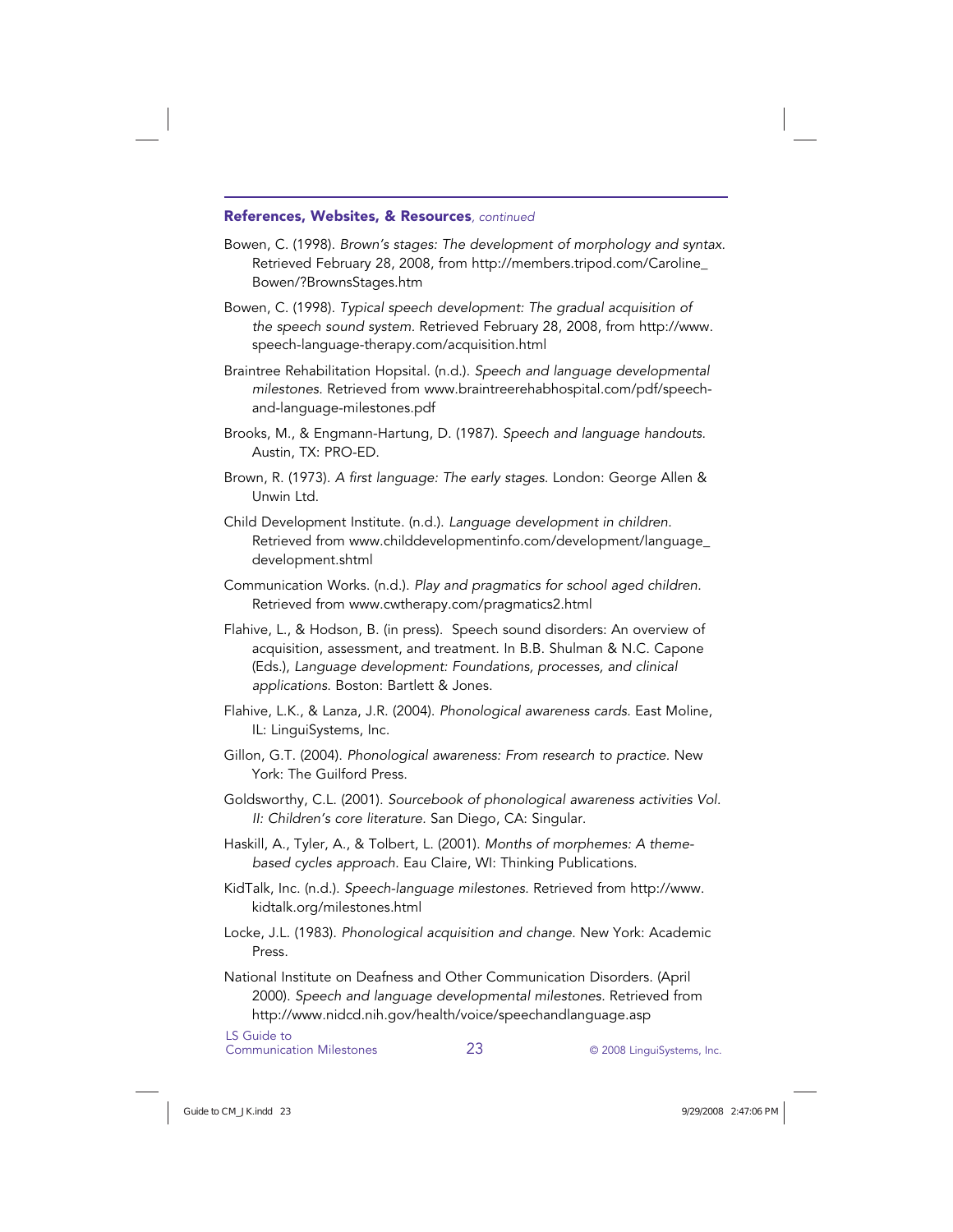#### **References, Websites, & Resources**, continued

- Nicolosi, L., Harryman, E., & Kresheck, J. (2006). Terminology of communication disorders (4th ed.). Baltimore: Williams & Wilkins.
- Oller, D.K. (1980). The emergence of the sounds of speech in infancy. In G. Yeni-Komshian, J. Kavanagh, & C.A. Ferguson (Eds.), Child phonology: Vol. 1: Production. New York: Academic Press.
- Owens, R.E. (1996). Language development: An introduction. Boston: Allyn & Bacon.
- Peña-Brooks, A., & Hegde, M.N. (2007). Assessment and treatment of articulation and phonological disorders in children. Austin, TX: PRO-ED.
- Retherford, K.S. (2000). Guide to analysis of language transcripts. Eau Claire, WI: Thinking Publications.
- Sander, E. (1972). When are speech sounds learned? Journal of Speech and Hearing Disorders, 37(1), 55-63.
- Shulman, B.B. (1991). Pragmatic development chart. Tucson, AZ: Communication Skill Builders.
- Stoel-Gammon, C., & Dunn, C. (1985). Normal and disordered phonology in children. Austin, TX: PRO-ED.
- Touhy, J., Brown, J., & Mercer-Moseley, C. (2001). St. Gabriel's curriculum for the development of audition, language, speech, cognition. Castle Hill, Australia: St.Gabriel's.
- United States Department of Education. (2003). Typical language accomplishments for children, birth to age 6: Helping your child become a reader. Retrieved from www.ed.gov/parents/academic/help/reader/part9. html
- University of North Carolina at Chapel Hill, School of Medicine. (n.d.). Oral and written language milestones. Retrieved from www.med.unc.edu/ahs/clds/ files/early-childhood-resources/OralandWrittenLanguageMilestones.pdf
- Wilkes, E.M. (1999). Cottage acquisition scales for listening, language & speech. San Antonio, TX: Sunshine Cottage School for Deaf Children.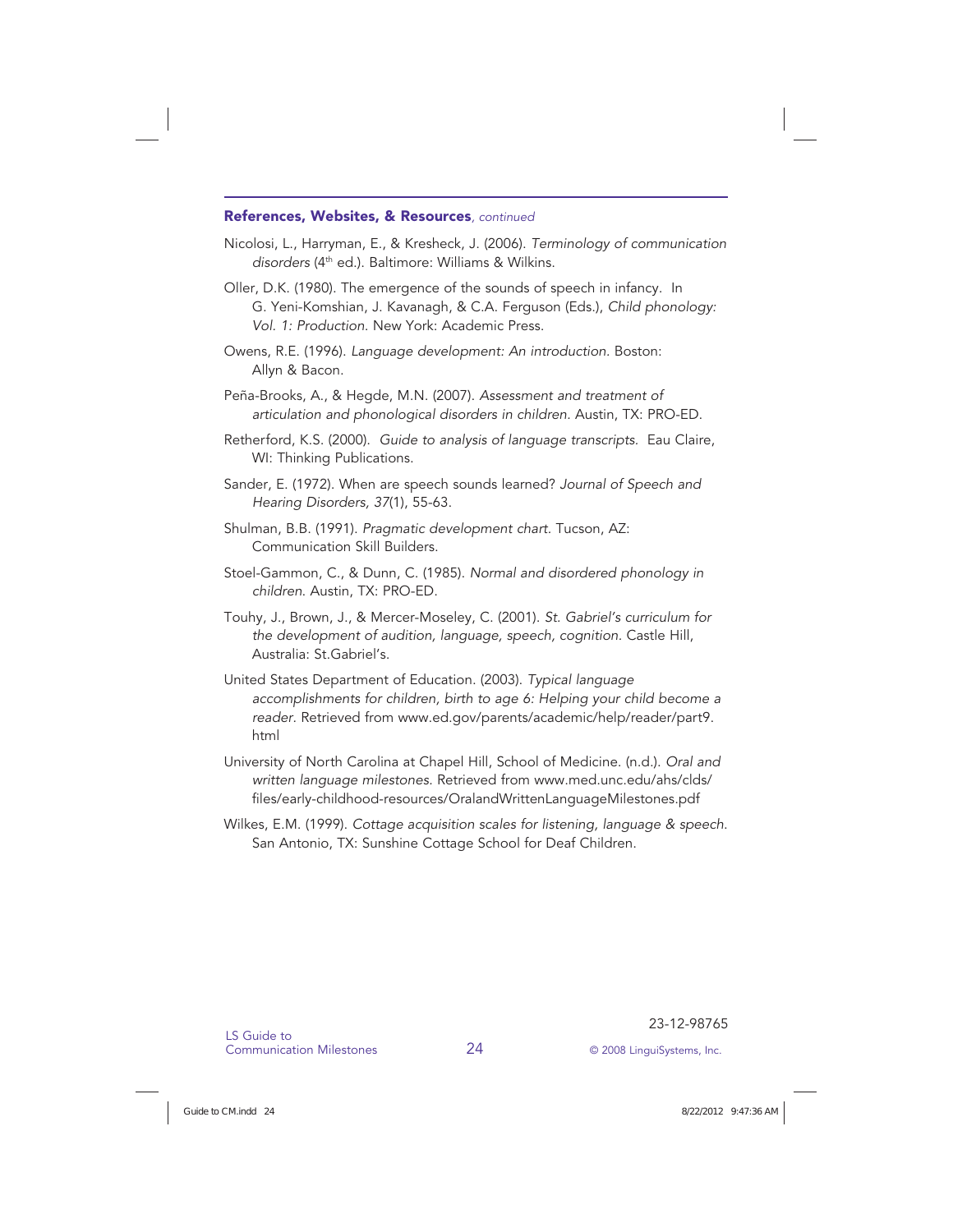## **Red Flags in Communication Development**

Parents often ask about warning signs of speech and/or language problems. This list provides some warning signs that parents can refer to when observing their children's speech and language skills.

| At age    | <b>Red Flags</b>                                                                                           |
|-----------|------------------------------------------------------------------------------------------------------------|
| 6 months  | • does not laugh and squeal<br>• does not look toward new sounds                                           |
| 9 months  | has limited or no babbling<br>• does not indicate when happy or upset                                      |
| 12 months | does not point to objects<br>does not use gestures such as waving or shaking head                          |
| 15 months | has not used first word<br>• does not respond to "no" and "bye-bye"                                        |
| 18 months | does not use at least six to ten words consistently<br>• does not hear well or discriminate between sounds |
| 20 months | does not use at least six consonant sounds<br>• does not follow simple directions                          |
| 24 months | has a vocabulary of less than 50 words<br>has decreased interest in social interactions                    |
| 36 months | strangers have difficulty understanding what the child is saying<br>• does not use simple sentences        |

#### **Other Concerns**

- Is a very picky eater (willing to eat only four or five foods, gags on certain textures)
- Has difficulty with transitions
- Uses repetitive and/or perseverative behaviors
- Shows no interest in communicating
- Drools excessively
- Stutters more consistently and for longer than six months

We'd like to thank the following sources from which we obtained information for this section: BabyCenter (http://www.babycenter.com/0\_warning-signs-of-alanguage-communication-developmental-dela\_6734.bc); Braintree Rehabilitation Hospital (www.braintreerehabhospital.com/pdf/speech-and-language-milestones. pdf); and KidTalk, Inc. (www.kidtalk.org/milestones.html). For more information, please see the full References, Websites, & Resources list on pages 22-24.